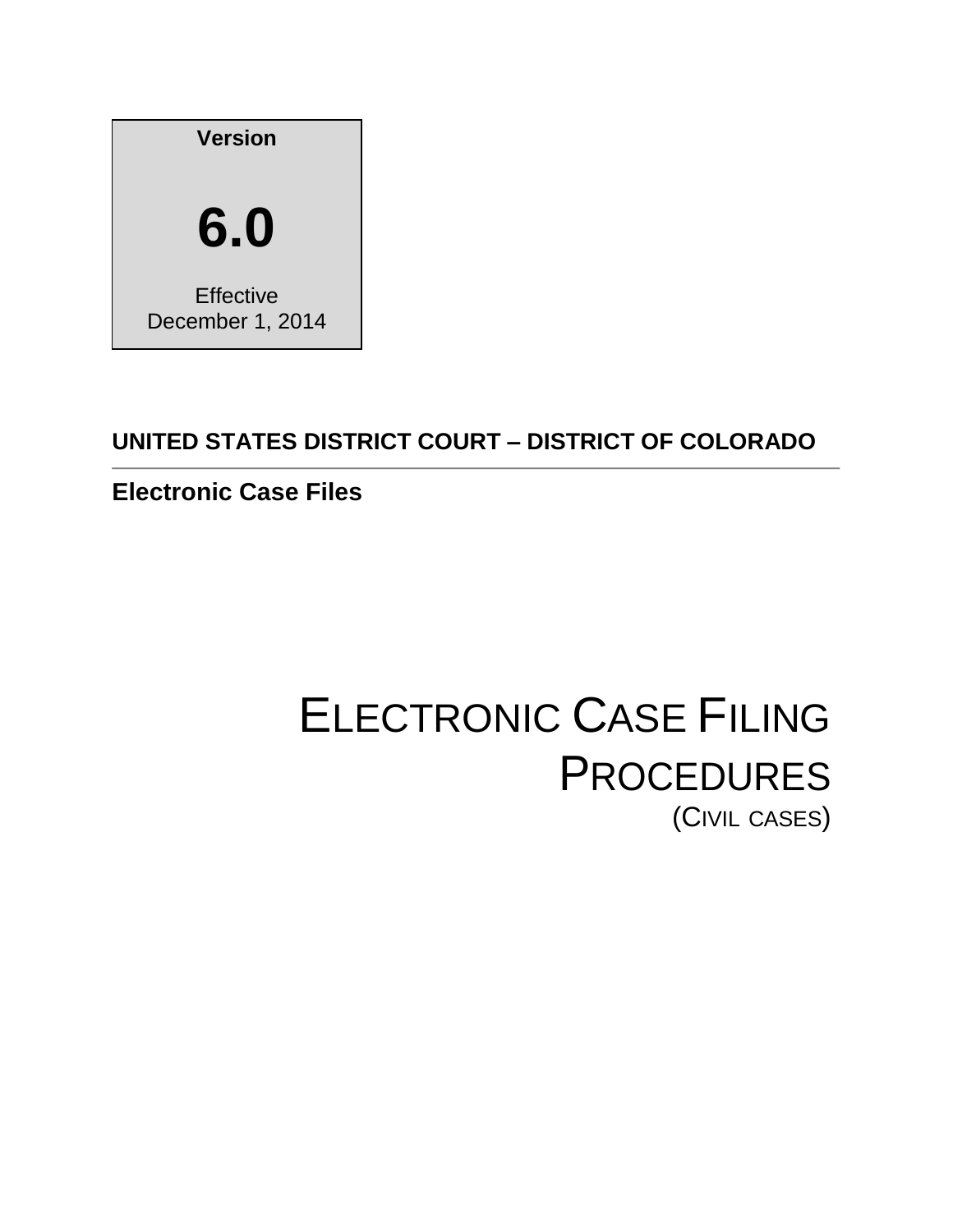#### **ELECTRONIC CASE FILING PROCEDURES FOR THE DISTRICT OF COLORADO (CIVIL CASES)**

### **Effective December 1, 2014**

## **TABLE OF CONTENTS**

| L       |                                              |  |  |
|---------|----------------------------------------------|--|--|
|         | 1.1                                          |  |  |
|         | 1.2.                                         |  |  |
|         | 1.3                                          |  |  |
|         | 1.4                                          |  |  |
| $\Pi$ . |                                              |  |  |
|         | 2.1                                          |  |  |
|         | 2.2                                          |  |  |
| Ш.      |                                              |  |  |
|         | 3.1                                          |  |  |
|         | 3.2                                          |  |  |
|         | 3.3                                          |  |  |
|         | 3.4                                          |  |  |
|         | 3.5                                          |  |  |
| IV.     | ELECTRONIC FILING AND SERVICE OF DOCUMENTS 8 |  |  |
|         | 4.1                                          |  |  |
|         | 4.2                                          |  |  |
|         | 4.3                                          |  |  |
|         | 4.4                                          |  |  |
|         | 4.5                                          |  |  |
|         | 4.6                                          |  |  |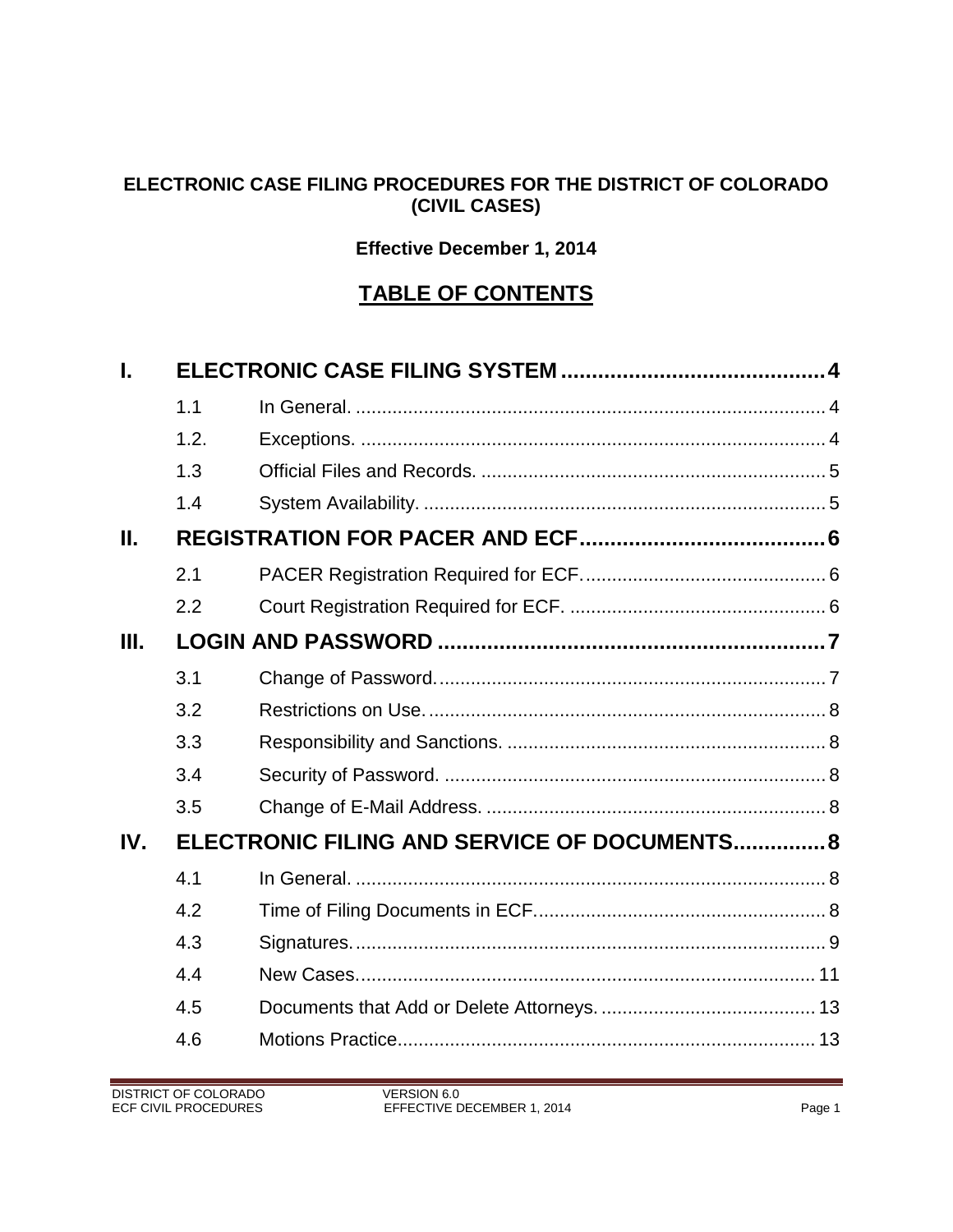|       | 4.7  |                                                         |  |  |
|-------|------|---------------------------------------------------------|--|--|
|       | 4.8  | Oversized Electronic Documents; Exhibits to a Pleading, |  |  |
|       |      |                                                         |  |  |
|       | 4.9  |                                                         |  |  |
|       | 4.10 |                                                         |  |  |
|       | 4.11 |                                                         |  |  |
|       | 4.12 |                                                         |  |  |
|       | 4.13 |                                                         |  |  |
|       | 4.14 |                                                         |  |  |
|       | 4.15 |                                                         |  |  |
|       | 4.16 |                                                         |  |  |
|       | 4.17 |                                                         |  |  |
| V.    |      | <b>PUBLIC ACCESS TO DOCUMENTS AND PROCEEDINGS19</b>     |  |  |
|       | 5.1  | Filing of Cases and Documents Under Restriction 19      |  |  |
|       | 5.2  |                                                         |  |  |
|       | 5.3  |                                                         |  |  |
| VI.   |      |                                                         |  |  |
| VII.  |      | EMERGENCY MATTERS IN BANKRUPTCY APPEALS 22              |  |  |
| VIII. |      |                                                         |  |  |
| IX.   |      |                                                         |  |  |
|       | 9.1  |                                                         |  |  |
|       | 9.2  |                                                         |  |  |
|       | 9.3  |                                                         |  |  |
|       | 9.4  |                                                         |  |  |
| Χ.    |      |                                                         |  |  |
|       |      |                                                         |  |  |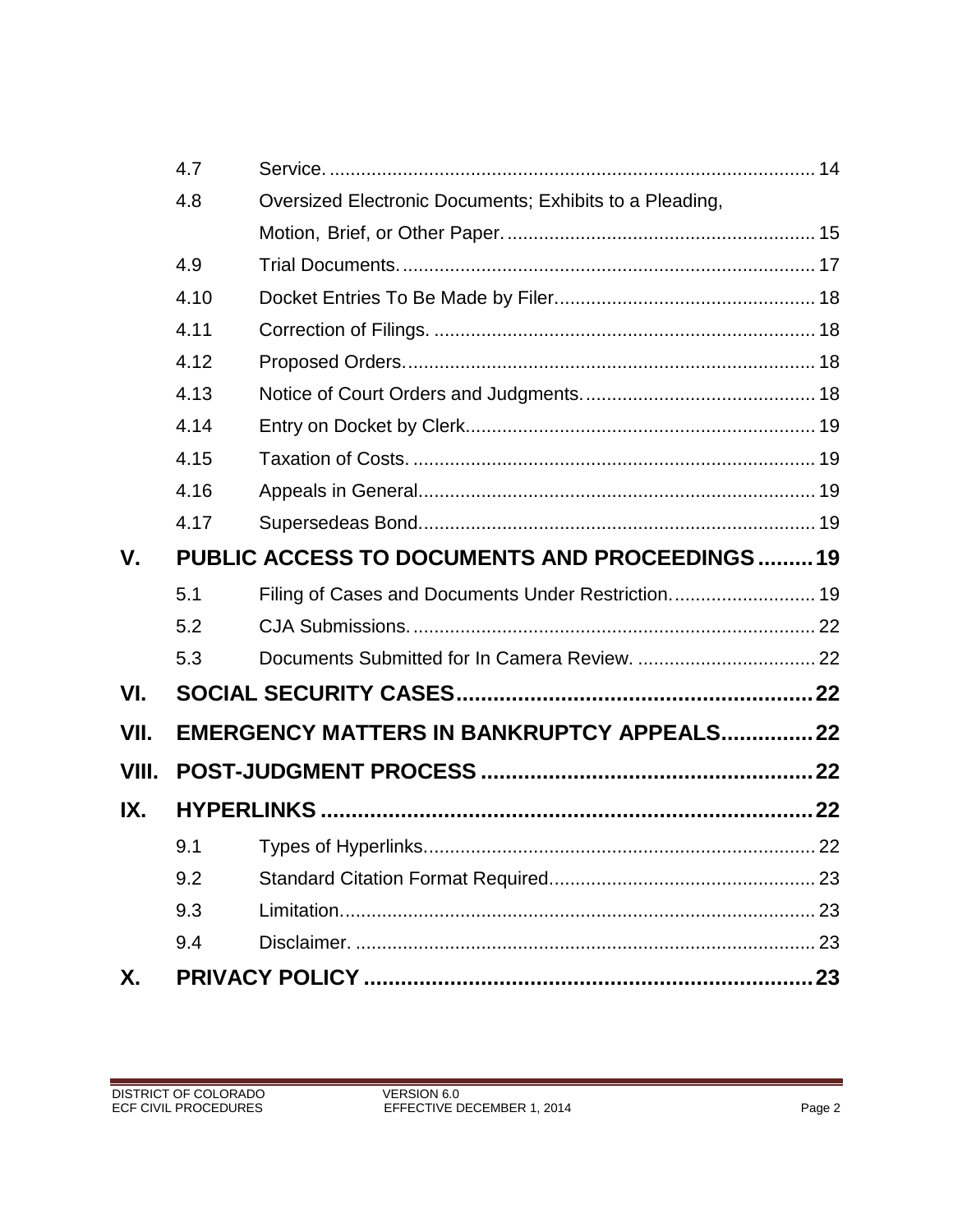| XI. |      | 23 |
|-----|------|----|
|     | 111  |    |
|     | 11.2 |    |
|     | 11.3 | 23 |
|     |      | 24 |
|     |      | 26 |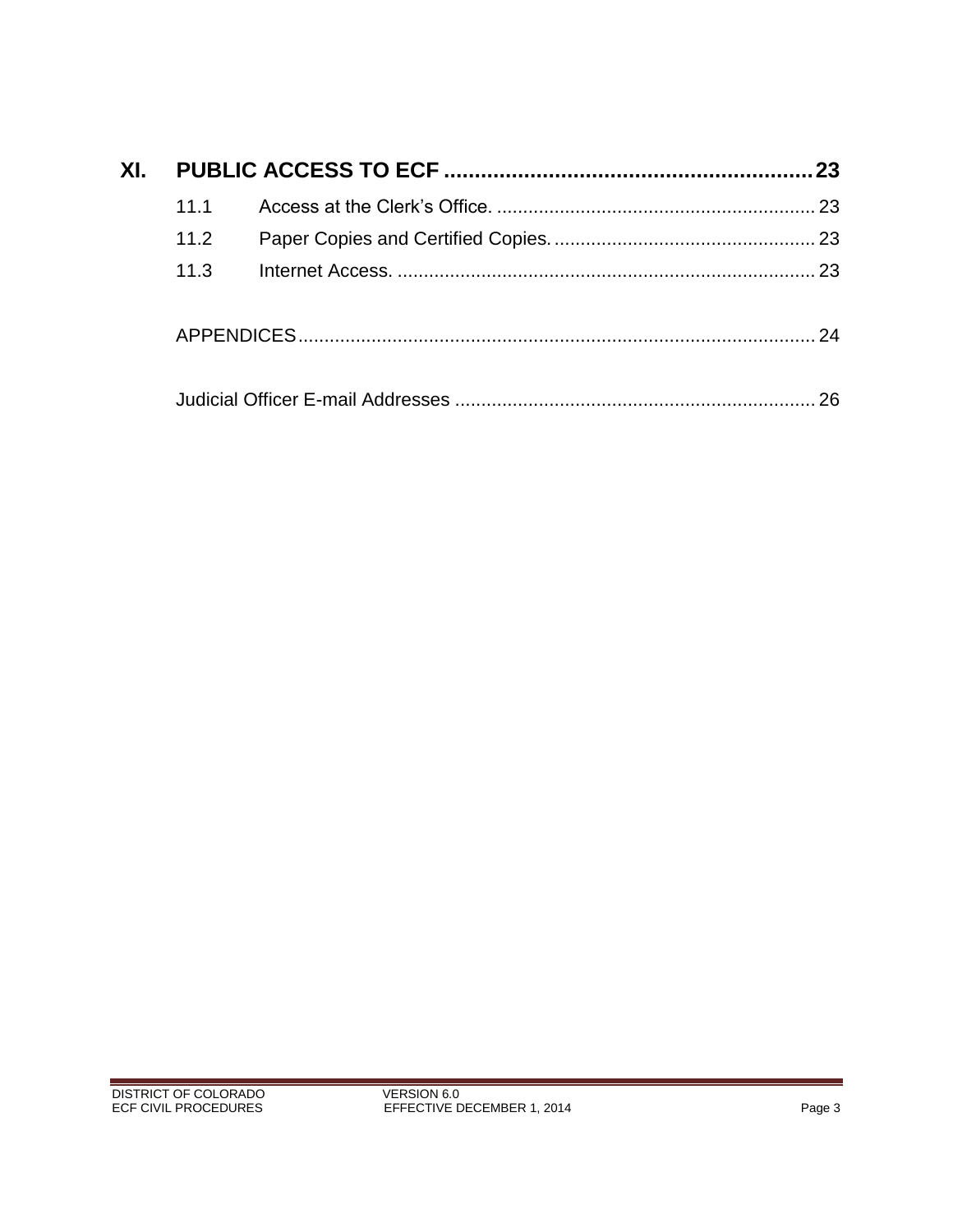#### **ELECTRONIC CASE FILING PROCEDURES FOR THE DISTRICT OF COLORADO (CIVIL CASES) Effective December 1, 2014**

#### <span id="page-4-1"></span><span id="page-4-0"></span>**I. ELECTRONIC CASE FILING SYSTEM**

**1.1 In General.** Unless otherwise permitted by these administrative procedures, by local rules, or by a general order of the court, all documents filed in civil cases, shall be filed electronically in a portable document format (PDF) using the Electronic Case Filing System (ECF) connected through the court's web site at [HERE.](http://www.cod.uscourts.gov/CourtOperations/CMECF.aspx)

#### <span id="page-4-2"></span>**1.2. Exceptions.**

- **(a) Materials That Cannot Be Converted to Electronic Form.**  Materials that cannot be converted to electronic form (e.g., videotape, audiotape, etc.) may be filed by delivering them directly to the clerk's office and following Section 5.8 of these procedures. For brevity, these procedures sometimes refer to these materials as "conventionally submitted materials."
- **(b) Initiating Documents.** Complaints, petitions, notices of removal, civil cover sheets, summonses, and other caseinitiating documents are governed by Section 5.4 of these procedures.
- **(c) Restricted Cases.** Cases commenced under restriction pursuant to statute or restricted pursuant to order in accordance with the local rules of this court shall be filed in accordance with Section VI.
- **(d) Restricted Documents and Documents for In Camera Review.** Such documents shall be filed in accordance with Section VI.
- **(e) Prisoner Pro Se.** Prisoner pro se parties may not use ECF and must file their documents in paper. Their documents will be scanned and uploaded into ECF by court staff.
- **(f) Non-Prisoner Pro Se.** Unless they comply with Section 3.2 (b) of these procedures, non-prisoner pro se parties may not use ECF and must file their documents in paper. Their documents will be scanned and uploaded into ECF by court staff.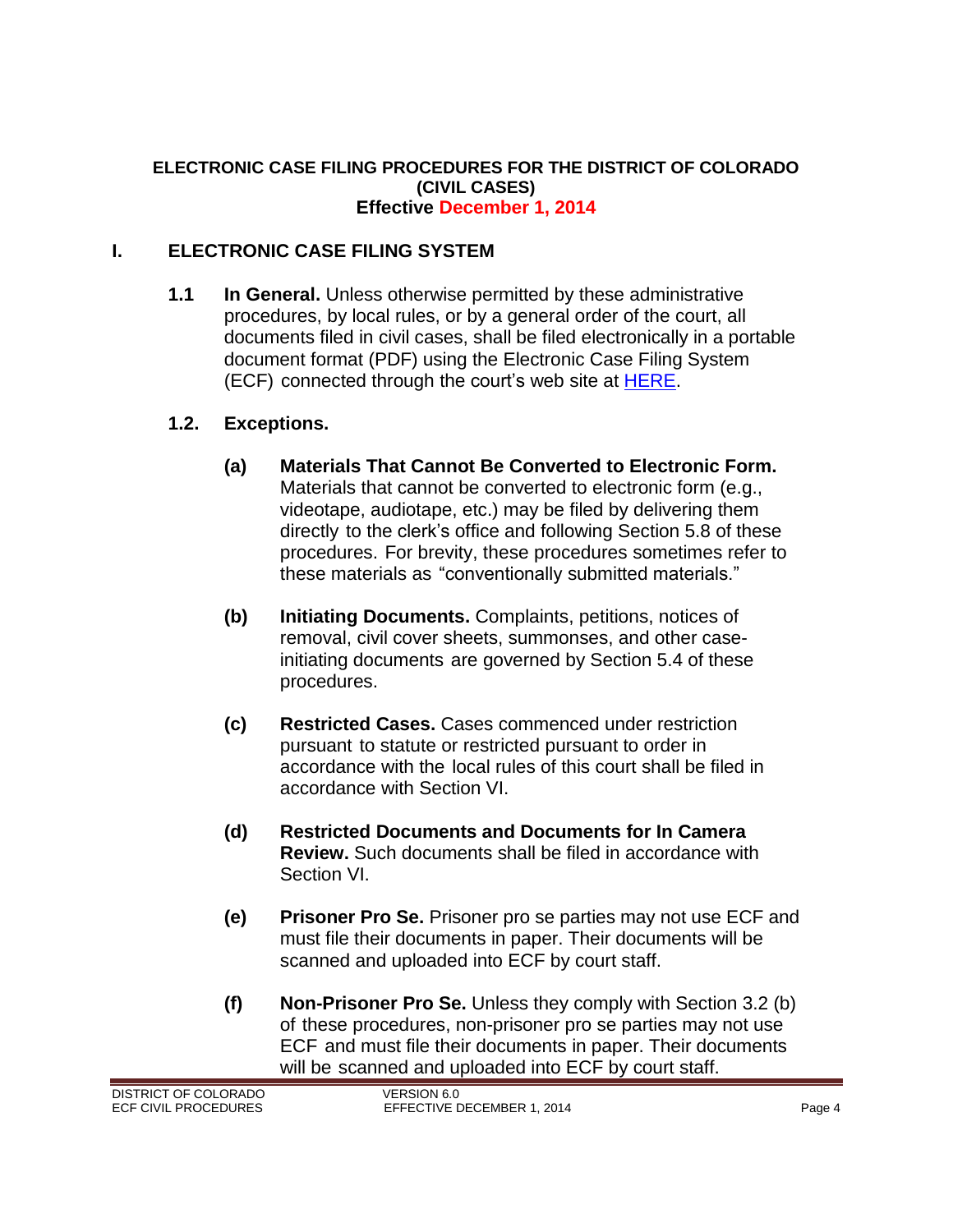#### <span id="page-5-0"></span>**1.3 Official Files and Records.**

- **(a) Files.** The clerk's office will not maintain a paper court file in any civil case commenced after June 20, 2005, except as otherwise provided in these procedures.
- **(b) Official Record.** The official court record from June 20, 2005, forward shall be the electronic file maintained on the court's servers and any documents or exhibits which these procedures allow to be filed by delivery to the clerk's office and are not scanned and posted to ECF.
- **(c) Filing for Purposes of Rules.** Electronic transmission of a document to ECF consistent with these procedures, together with the transmission of a Notice of Electronic Filing (NEF) that the court's system generates from the electronic submission, constitutes filing of the document for purposes of the Federal Rules of Civil Procedure and the local rules of this court, and constitutes entry of the document on the docket kept by the clerk under Fed. R. Civ. P. 58 and 79.
- **(d) Filer Required to Maintain Certain Documents.** Documents (a) that are electronically filed and (b) that require signatures, other than or in addition to that of the filer (e.g., affidavits), must be maintained in paper form by the filer until two years after all time periods for appeal expire and all appeals are final. At the request of the court, the filer must provide the documents for review.
- **(e) Legible.** Filers are required to verify that all documents are legible before the documents are filed electronically with the court.
- **(f) Scanning.** Filers shall only scan documents unavailable in an electronic format. Documents shall be converted to PDF directly from the software application in which they were created (e.g., Word, WordPerfect, Excel). *Documents converted electronically shall be text-searchable*.

#### <span id="page-5-1"></span>**1.4 System Availability.**

**(a) Schedule.** ECF will be available 24 hours a day, seven days a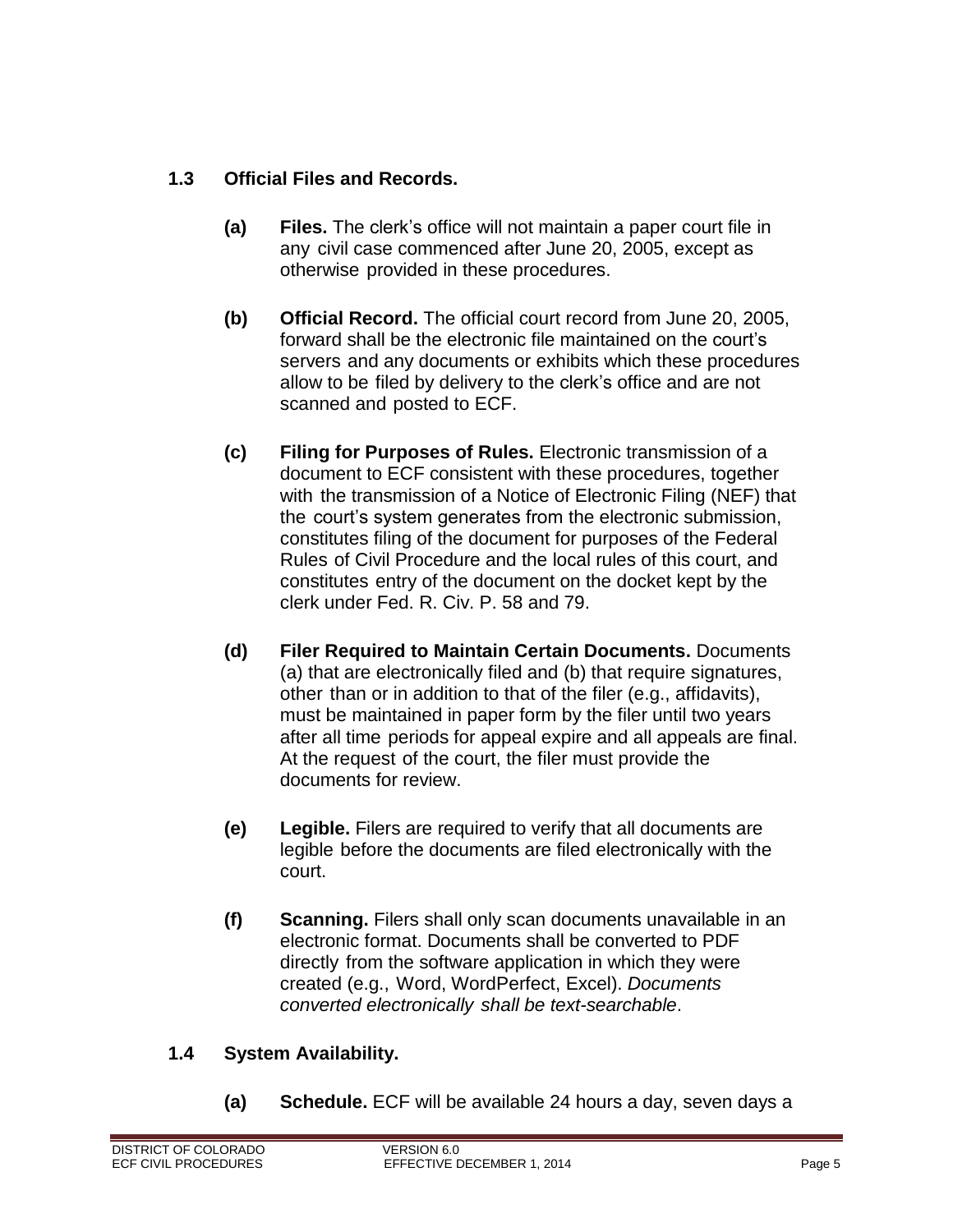week. If maintenance or repairs require a period of downtime, advance notice will be provided on the court's web site.

- **(b) ECF Help Desk.** The ECF help desk is supported Monday through Friday between the hours of 8:00 a.m. and 5:00 p.m. Mountain Time. The help desk may be contacted by:
	- (1) telephone at 303-335-2050 or 1-866-365-6381; or
	- (2) electronic mail (e-mail) at [cod\\_cmecf@cod.uscourts.gov.](mailto:cod_cmecf@cod.uscourts.gov)

#### <span id="page-6-1"></span><span id="page-6-0"></span>**II. REGISTRATION FOR PACER AND ECF**

**2.1 PACER Registration Required for ECF.** Documents already on the court's servers are accessed through the Public Access to Court Electronic Records ("PACER") Service Center. The Notice of Electronic Filing generated by each transmission of a document to ECF permits the filer and each recipient, without charge, to view, print, and/or download the document filed. Any subsequent use of ECF to review documents requires a PACER login, in addition to the ECF login and password issued by the court. To register for PACER, a user must complete the online form or submit in paper a registration form available on the PACER web site **PACER**.

#### <span id="page-6-2"></span>**2.2 Court Registration Required for ECF.**

**(a) Attorney Admitted to Practice in This Court.** (See D.C.COLO.LAttyR 3). An attorney who is a member in good standing of the bar of this court shall, register as a participant in ECF by completing the ECF Attorney Registration process through the attorney services portal on the court's web site. After the registration is approved by the court, the clerk's office will send the attorney's ECF login information via the attorney services portal. The ECF account is the possession of the attorney, not the firm, and responsibility for maintenance is the attorney's.

Attorneys registered for ECF and representing themselves pro se shall use ECF to file documents.

**(b) Non-Prisoner Pro Se.** A non-prisoner pro se party may apply to register as a participant in ECF by completing an ECF Registration Form - Pro Se and submitting it, in paper, to the clerk's office. Consult the court's website under E-Filing. The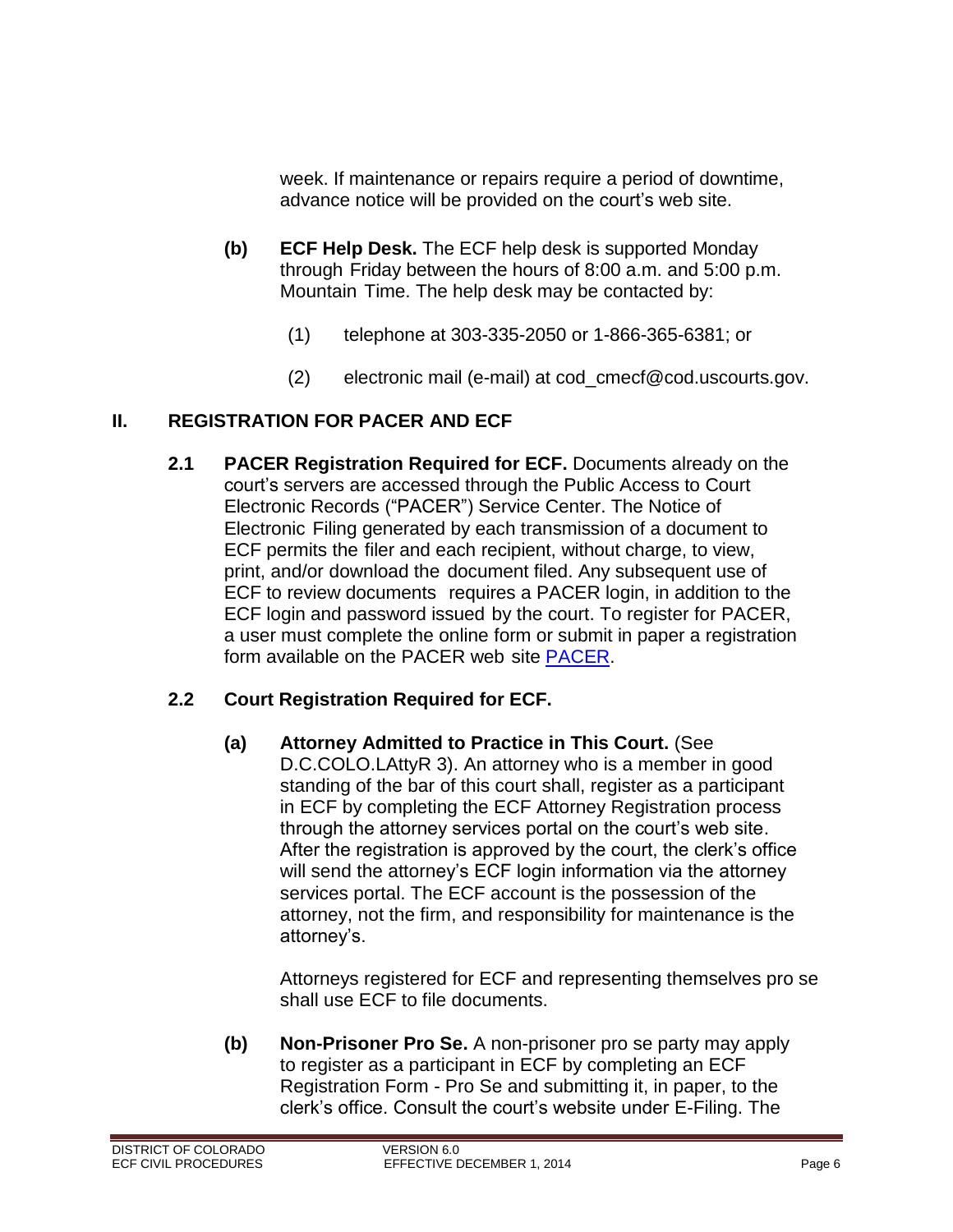non-prisoner pro se party must have a pending case before the court. If the applicant is approved by the court, the nonprisoner pro se applicant will be required to take ECF training before a login is issued. After successful training, the clerk's office will send the applicant's ECF login to the applicant's email account.

- (1) Pro se e-filers must file all pleadings electronically.
- (2) Upon (1) closure of the case for which access is granted (and the expiration of all appeal periods) or (2) entry of appearance by counsel on behalf of the pro se party, the account will be deactivated.
- (3) If a non-prisoner pro se party was previously granted e-filing status in a case and it was deactivated based upon II.(b)(2); and (1) has a new case or (2) counsel no longer represents them, they shall complete a new Pro Se ECF Registration Form indicating the reason for reactivation. For reactivation, the non-prisoner pro se will not be required to take training.
- **(c) Consent to Electronic Service.** Registration as a participant in ECF shall constitute consent to electronic service of all documents in accordance with the Federal Rules of Civil Procedure.

ECF participants shall verify that any security filtering software on the user's electronic mail system will not inhibit electronic service from the court.

**(d). Revocation of ECF Registration and Access.** The court may, for good cause, revoke the ECF registration of an attorney or non- prisoner pro se party.

#### <span id="page-7-1"></span><span id="page-7-0"></span>**III. LOGIN AND PASSWORD**

<span id="page-7-2"></span>**3.1 Change of Password.** After registering, an attorney or non-prisoner *pro se* e-filer may change his or her ECF password. Directions on how to do so may be found in the ECF User's Manual on the court's web site at [HERE.](http://www.cod.uscourts.gov/CourtOperations/CMECF.aspx)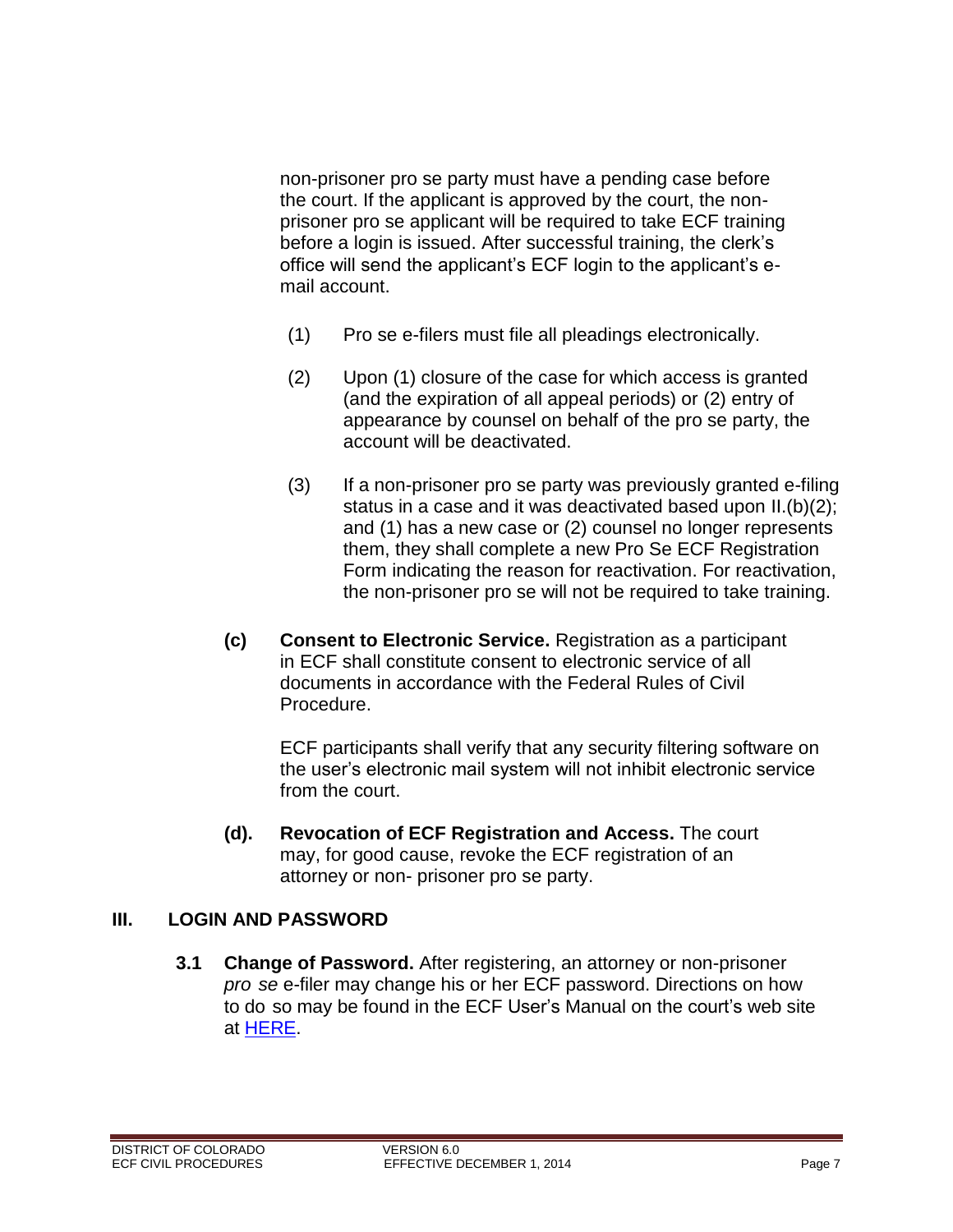#### **3.2 Restrictions on Use.**

- (a) No attorney shall permit or cause to permit his or her login and password to be used by anyone other than a person whom the attorney has authorized to file in the attorney's name.
- (b) A non-prisoner pro se party shall not permit or cause to permit any other person to use his or her login or password.
- <span id="page-8-0"></span>**3.3 Responsibility and Sanctions.** An attorney or non-prisoner pro se efiler is responsible for all documents filed using his or her login and password, and is subject to sanctions under Fed. R. Civ. P. 11.
- <span id="page-8-1"></span>**3.4 Security of Password.** If an attorney or non-prisoner pro se e-filer believes that the security of an existing password has been compromised or that an ECF account has been misused, the attorney or non-prisoner pro se party must change his or her password and contact the ECF help desk immediately.
- <span id="page-8-2"></span>**3.5 Change of E-Mail Address.** An attorney or non-prisoner pro se e-filer whose e-mail address changes, shall, within five days, (1) change the e-mail address in the account maintenance link in ECF and (2) file a notice of change of e-mail address.

#### <span id="page-8-4"></span><span id="page-8-3"></span>**IV. ELECTRONIC FILING AND SERVICE OF DOCUMENTS**

#### **4.1 In General.**

- **(a) Filing in ECF.** All motions, pleadings, papers, applications, briefs, memoranda of law, or other documents shall be electronically filed in ECF, except as otherwise provided by these procedures. Except as otherwise provided with respect to case-initiating documents (see Section 4.8 of these procedures), e-mailing a document to the clerk's office or to a judicial officer does not constitute filing the document.
- **(b) Fees Payable to Clerk.** Any fee required for filing a pleading or paper is payable to the Clerk, U.S. District Court via pay.gov, check, money order, credit card, or cash. The clerk's office will document the receipt of fees in ECF. See Section 4.4(c)(3) for payment instructions.

#### <span id="page-8-5"></span>**4.2 Time of Filing Documents in ECF.**

**(a) Document Deemed Timely.** A document will be deemed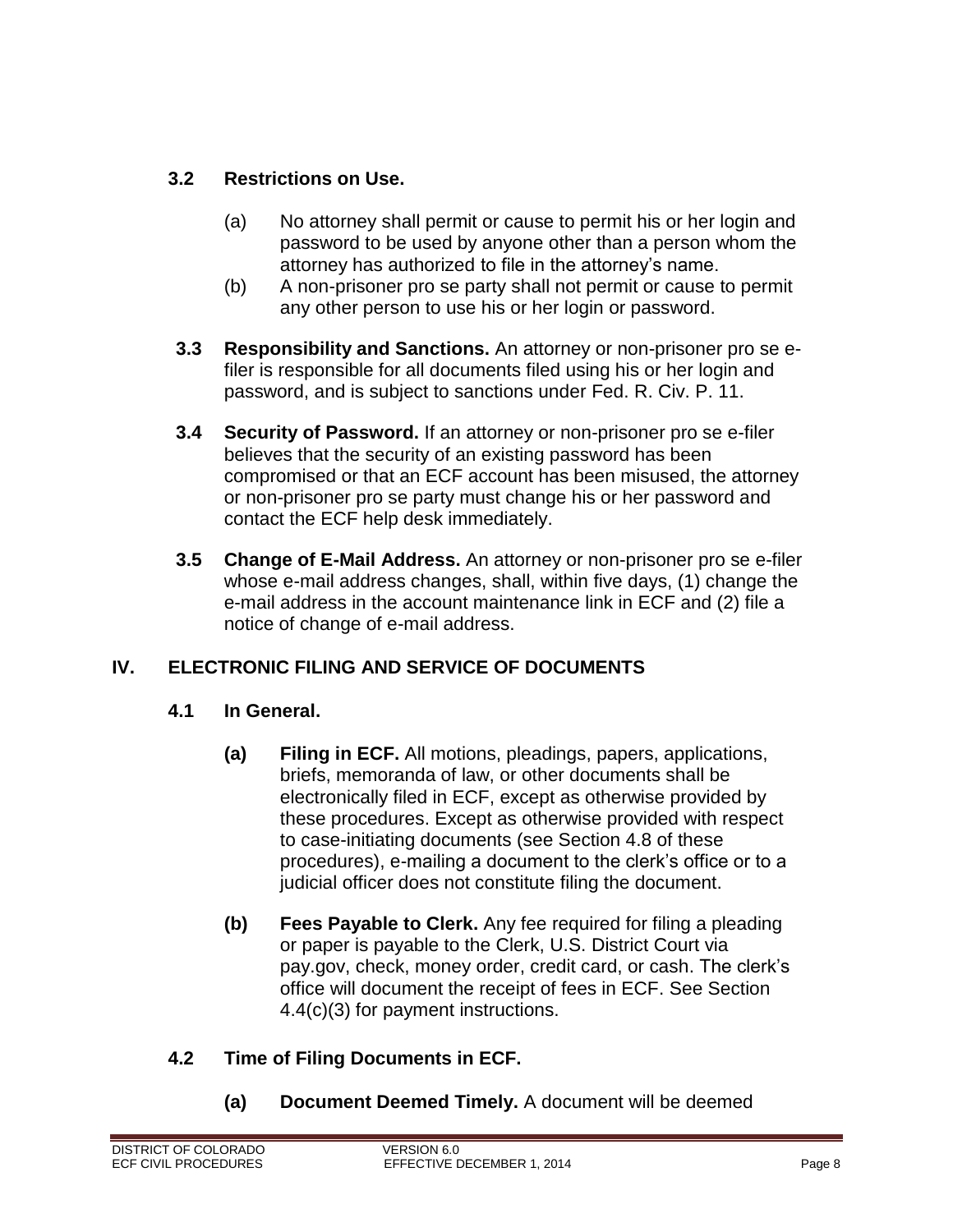timely filed in ECF if it is filed prior to 11:59 PM (Mountain Time) on its due date unless a specific time is designated by a judicial officer in an order.

- **(b) ECF Technical Failure.** The clerk's office may deem the ECF site subject to a technical failure on a given day if the site is unable to accept filings. In the event of a technical failure, notice thereof will be posted on the court's web site, and documents due that day shall be due the next business day.
- **(c) Filer's Technical Difficulty.** A filer who cannot file a pleading or document due on a given date in ECF because of a technical difficulty not covered in Section 4.2(b) above must file as soon as practicable a motion for extension of time to file the pleading or document.

#### <span id="page-9-0"></span>**4.3 Signatures.**

- **(a) "s/ signature."** Every pleading, written motion, and other paper requiring a signature must include a signature block with the filer's name preceded by an "s/" or "/s/" and typed in the space where the signature would otherwise appear.
- **(b) Filer's Signature on Case-Initiating Documents.** The login, password and "s/ signature" serves as the filer's signature on all such documents filed with the court. It also serves as the filer's signature for purposes of the Federal Rules of Civil Procedure, the local rules of this court, and any other purpose for which a signature is required in connection with proceedings before the court.
- **(c) Filer's Signature on Documents.** The login, password, and the "s/ signature" serve as the filer's signature on all documents electronically filed with the court. They also serve as the filer's signature for purposes of the Federal Rules of Civil Procedure, the local rules of this court, and any other purpose for which a signature is required in connection with proceedings before the court. The "s/signature" must match the filer name on the account for which the login and password are registered.
- **(d) Signature Block.** The correct format for a signature block is as follows: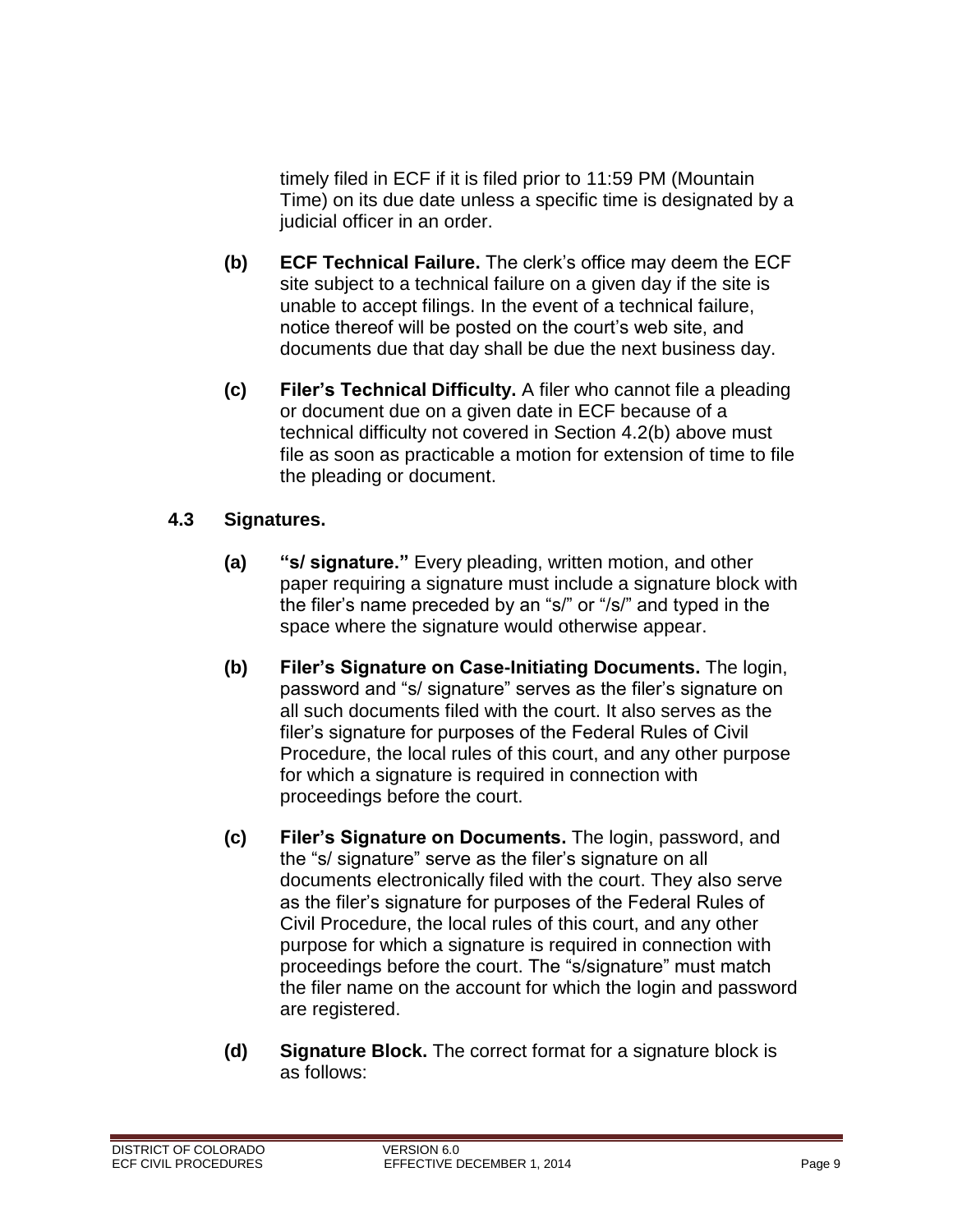s/ Pat Attorney *Pat Attorney* ABC Law Firm 123 South **Street** Denver, CO 80202-1234 Telephone: (303) 555-5555 FAX: (303) 555-5554 E-mail: [patattorney@xyz.com](mailto:patattorney@xyz.com) Attorney for (Plaintiff/Defendant) XYZ Company

- **(e) Multiple Signatures.** When a stipulation or other document (e.g., a joint motion or joint exhibit list) requires two or more signatures:
	- (1) the filer shall confirm that the content of the document is acceptable to all signatories by obtaining their ink signatures or electronic signature (by e-mail or facsimile) authorization from counsel; and
	- (2) the filer shall file the document electronically using the "s/ signature" **for each signatory**.
- **(f) Non-Attorney/Third Party Signatures.** If a document requires a signature other than that of the filer (e.g., an affidavit or declaration), the filer must obtain the ink signature of the signatory and the notary if applicable on the paper document. The filer shall then cause the "s/ signature" of the signatory and the notary if applicable to be placed on the electronic word processing version of the document. After obtaining the ink signature(s) on paper and affixing the "s/ signature(s)" to the word processing version, the filer shall cause the word processing version to be converted to PDF and posted to ECF. Scanning the document and posting the scanned result to ECF should be avoided. By filing the document, the filer certifies that the document has been signed by all necessary people, including affiant or declarant and notary if applicable, that the ink-signed version exists, and that the document will be available in the filer's office for inspection.
	- (1) This rule includes all notarized documents.
	- (2) This rule includes all documents requiring the signature(s) of a non-attorney, but submitted by a filer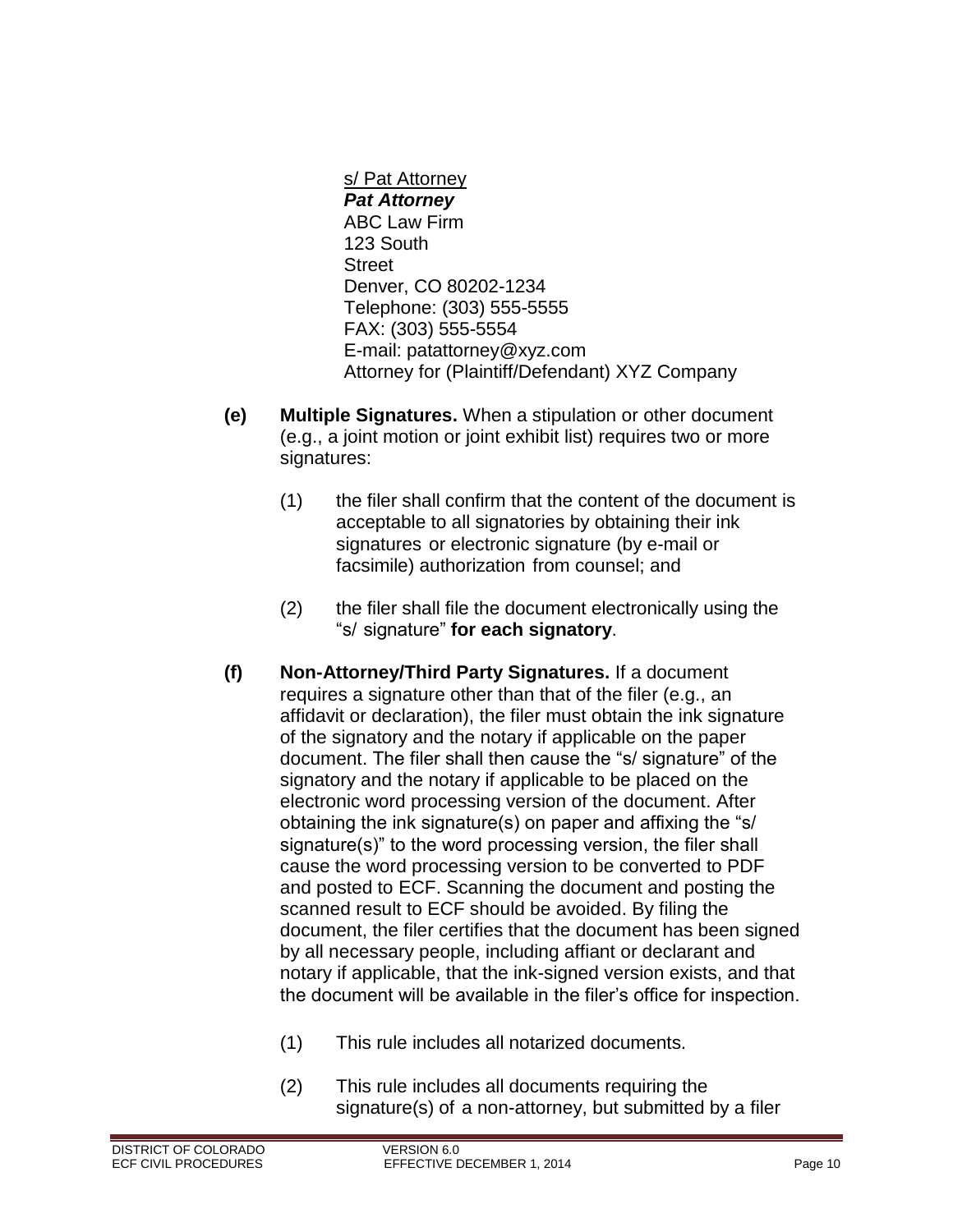(e.g. affiant or declarant).

- (3) The electronically filed document as it is maintained on the court's servers shall constitute the official version of that record.
- (4) Upon request by an attorney of record, a *pro se* party or the court, the ink signature version of the document must be made available for inspection.

#### <span id="page-11-0"></span>**4.4 New Cases.**

**(a) Initiating Documents From ECF Registrants.** Case-initiating documents (e.g., complaint, petition or notice of removal), civil cover sheet, and summons (if the initiating party is requesting the clerk to issue a summons) must/shall be electronically filed in ECF utilizing the attorney case opening functionality (see user manual posted on the Court's website). The documents must be in PDF format and must comply with the size and exhibit requirements in Section 4.8. The filing fee must be tendered when the initiating document is filed. The options for payment are via pay.gov (check or credit card), government agency exemption or filing an application to proceed pursuant to 28 U.S.C. § 1915 or 38 U.S.C. § 4323(b). (**NOTE:** Once a case has been opened, if the initiating document is not filed within 24 hours, no judicial assignment will be made and the case will be closed; if the filing fee is not paid with the initiating document and is not paid within 3 hours, no judicial assignment will be made and the case will be closed.)

Once the case is opened, initiating document has been filed and the fee has been paid, a judicial assignment will be made and the parties notified.

**(b) Notice of Removal.** Pursuant to §28 U.S.C. 1446(a), when opening a Notice of Removal case, the Notice of Removal and filing fee shall be filed in CM/ECF with the Service of Process, Pleadings, and Orders served upon the defendant from the state filing (see training materials posted on the Court's website). Procedurally, each of the documents should be a separate PDF document and be named to easily identify the document. For example, the state complaint might be named complaint.pdf, the answer might be named answer.pdf, etc. (See ECF Appendix B for suggested procedural guideline.)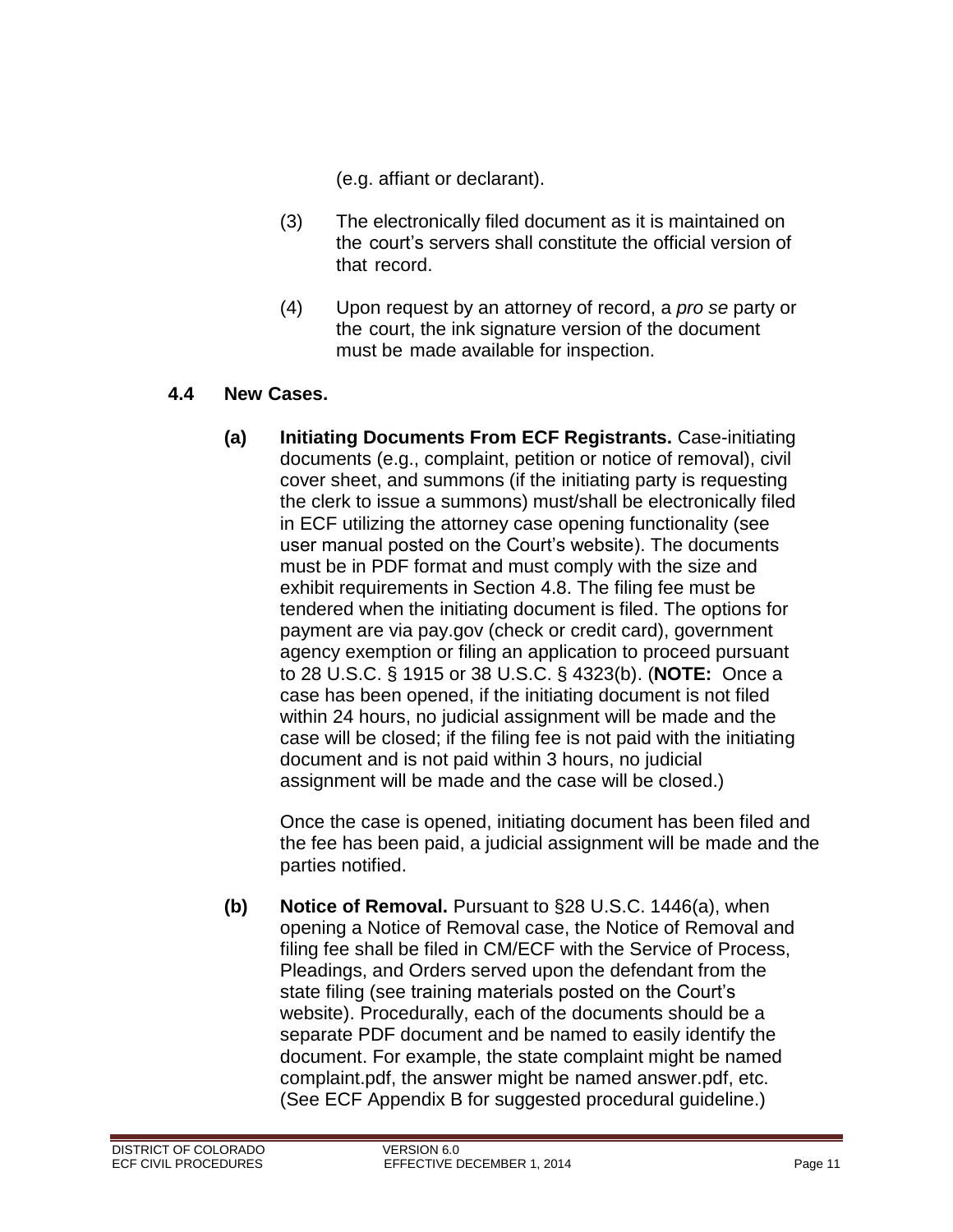After filing the Notice of Removal and required state documents, the removing party shall file, within fourteen days, a current register of actions (docket sheet) and shall separately file each pending motion, related response, reply, and brief (See ECF appendix B).

#### **(c) Submitting Initiating Documents by E-mail.**

- **(1) E-mail Address.** The e-mail address for submitting initiating documents for any civil case type other than those contained in 5.4(a) (i.e. sealed cases, applications for civil seizure warrant, application for inspection warrant, warrant for entry and investigation or warrant to determine need for and to undertake response action, motion for extension of time to file forfeiture action, certificate of judgment from another district, etc.) is [newcases@cod.uscourts.gov.](mailto:newcases@cod.uscourts.gov) Except as otherwise stated in these procedures, only caseinitiating documents, civil cover sheets and summons forms may be sent to this e-mail address.
- **(2) Subject Line.** In the subject line of the new cases email, indicate that this is a new case by typing "new case" and the short case title (new case - *Jones v. Smith*) in the subject line.
- **(3) Filing Fee.** In the e-mail, indicate whether the filing party is:
	- (A) paying the filing fee by cash, check, or money order separately delivered to the clerk's office and, in the case of a check or money order, made payable to "Clerk, U.S. District Court," including the short case title typed or written directly on the memo line of the check or money order; (NOTE: The case will not be opened until payment is received)
	- (B) paying the filing fee by a credit card in which case the filing party will indicate type of card (e.g., Visa, Master Card, Discover) and attach in the email the single use credit card use form which can be found on the court's website.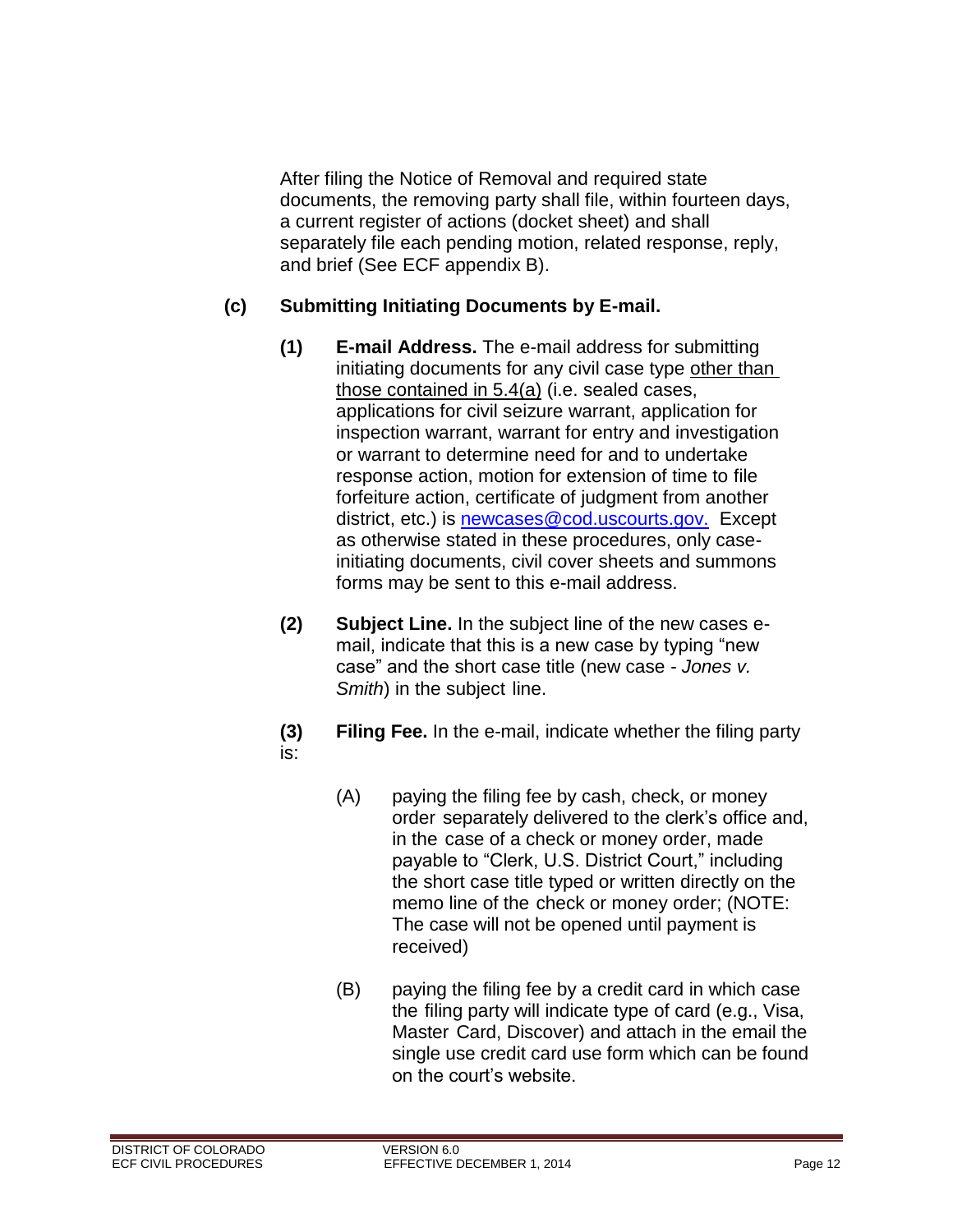- **(d) Initiating Documents From Pro Se Parties Filing in Paper.**  Initiating documents received from pro se parties filing in paper will be scanned and posted to ECF by court staff upon payment of the filing fee or order to commence an action.
- **(e) Service.** A party may not serve a complaint electronically. Service must be in accordance with Fed. R. Civ. P. 4.
- **(f) Summonses.** Summonses (AO 440 form) shall be electronically filed in CM/ECF as an attachment to the initiating document, or by selecting the Summons Request event.

#### <span id="page-13-0"></span>**4.5 Documents that Add or Delete Attorneys.**

- **(a) Appearance.** ECF only recognizes an appearance of an attorney or party who (1) signs a pleading/paper or (2) files an entry of appearance in ECF. Under D.C.COLO.LAttyR 5, unless otherwise ordered, an attorney shall not appear in a matter before the court unless the attorney has filed an Entry of Appearance or signed and filed a pleading or document.
- **(b) Withdrawal of Appearance.** Withdrawal of an appearance shall be in accordance with D.C.COLO.LAttyR 5. Upon entry of the order granting withdrawal, the clerk shall terminate the movant as an attorney of record in that case in ECF.
- **(c) Substitution of Counsel.** Withdrawal and entry shall be done in accordance with the court's local rules and as stated above. Existing counsel may not withdraw and new counsel may not enter an appearance by filing a substitution of counsel.

#### <span id="page-13-1"></span>**4.6 Motions Practice.**

- **(a) Motion Needing Immediate Attention.** When a motion for a temporary restraining order, preliminary injunction, or any other motion requiring immediate attention has been presented, the filer shall call the clerk's office at 303-844-3433 to notify the court of such filing.
- **(b) Leave of the Court.** If filing a document requires leave of the court (e.g., an amended complaint, sur-reply brief, etc.), the filer shall post the proposed document as an ECF attachment to the motion. (See Section 4.8 of these procedures concerning filing of attachments.)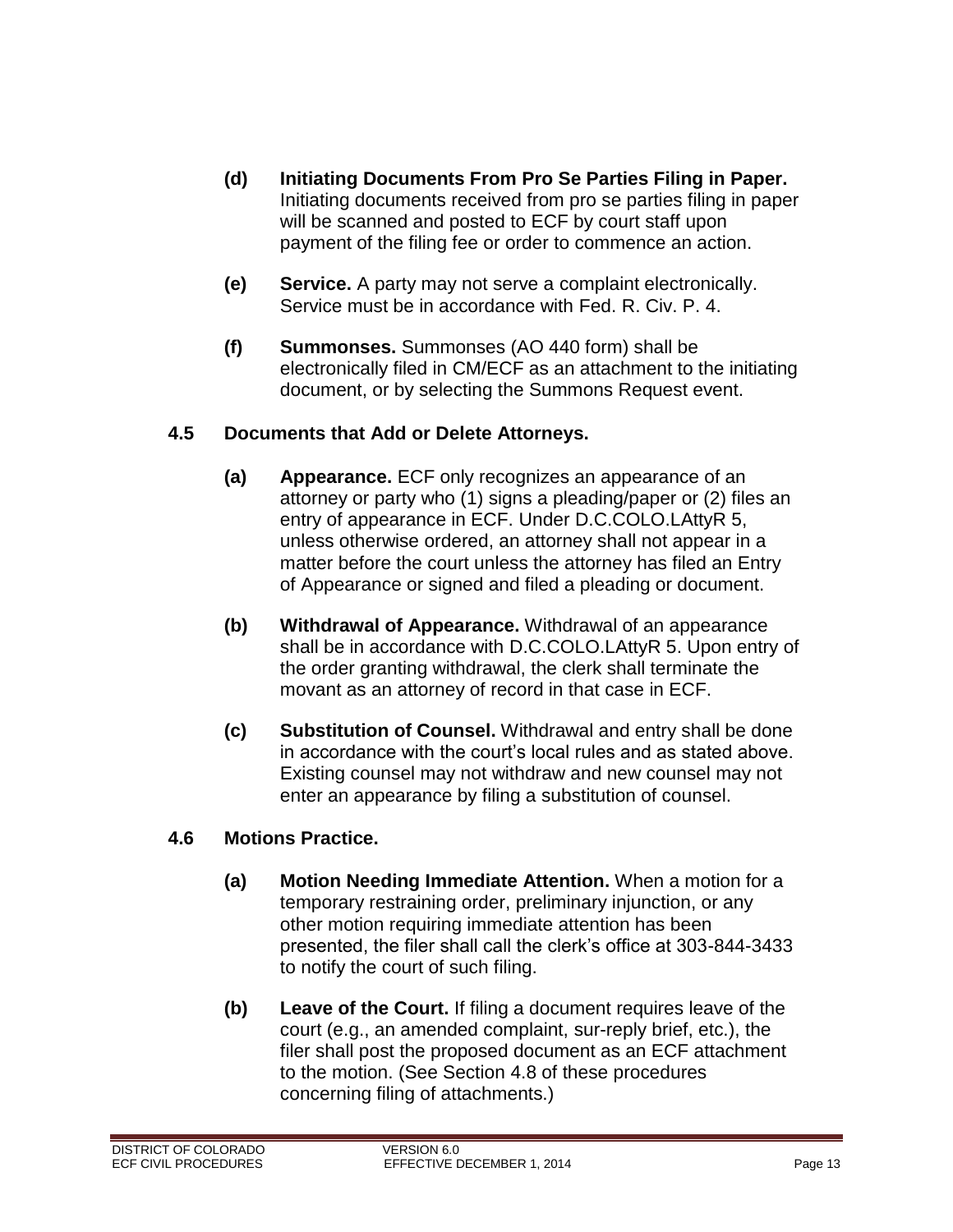#### <span id="page-14-0"></span>**4.7 Service.**

- **(a) Certificate of Service Required.** A certificate of service shall be made part of the pleading in ECF. A certificate of service shall list all parties entitled to service or notice, and the manner in which service or notice was accomplished on each party. Sample language for a certificate of service is attached to these procedures as ECF Form 3.
- **(b) Notice of Electronic Filing Constitutes Service on ECF Participant.** When a pleading or document is filed in ECF, ECF will generate a Notice of Electronic Filing. If a recipient is a registered participant in ECF, the ECF-generated Notice of Electronic Filing shall constitute service of the document pursuant to Fed. R. Civ. P. 5 and D.C.COLO.LCivR. 5.1(d). Recipients are responsible for reviewing the information contained in the NEF and/or the attached PDF document.
- **(c) Terminating and Reactivating Electronic Service.** A user receiving electronic service in a case may notify the court that service should be terminated by filing a notice stating either (1) that an order for withdrawal for the user has been granted or (2) that the party the user represents is no longer pending in the case. Counsel may file a notice re-activating service with the court in those situations where service has been terminated.
- **(d) Service on Parties Not Registered for ECF.** Filers are required to serve copies of any electronically filed pleading, document, or proposed order on parties not registered for ECF according to the Federal Rules of Civil Procedure.1 When serving paper copies of documents that have been electronically filed, the filer shall include a copy of the Notice of Electronic Filing to provide the recipient with proof of the filing.
- **(e) Three-Day Rule.** The three-day rule in Fed. R. Civ. P. 6(d) for service by mail shall apply to service by electronic means.
- **(f) Paper Copies.** A filer who is permitted or required to file paper

 $\overline{\phantom{a}}$ 

<sup>1</sup> **A filer may check ECF to see if a party is registered to receive e-mail noticing before posting a filing in ECF. This can be accomplished by clicking on the Utilities menu choice. Under the miscellaneous heading, click on the Mailings link. Click on the Mailing Info for a Case link, enter the case number and click on the Submit button. If more than one case matches the case number, a case verification window may appear. The Electronic Mail Notice List and Manual Notice List appears.**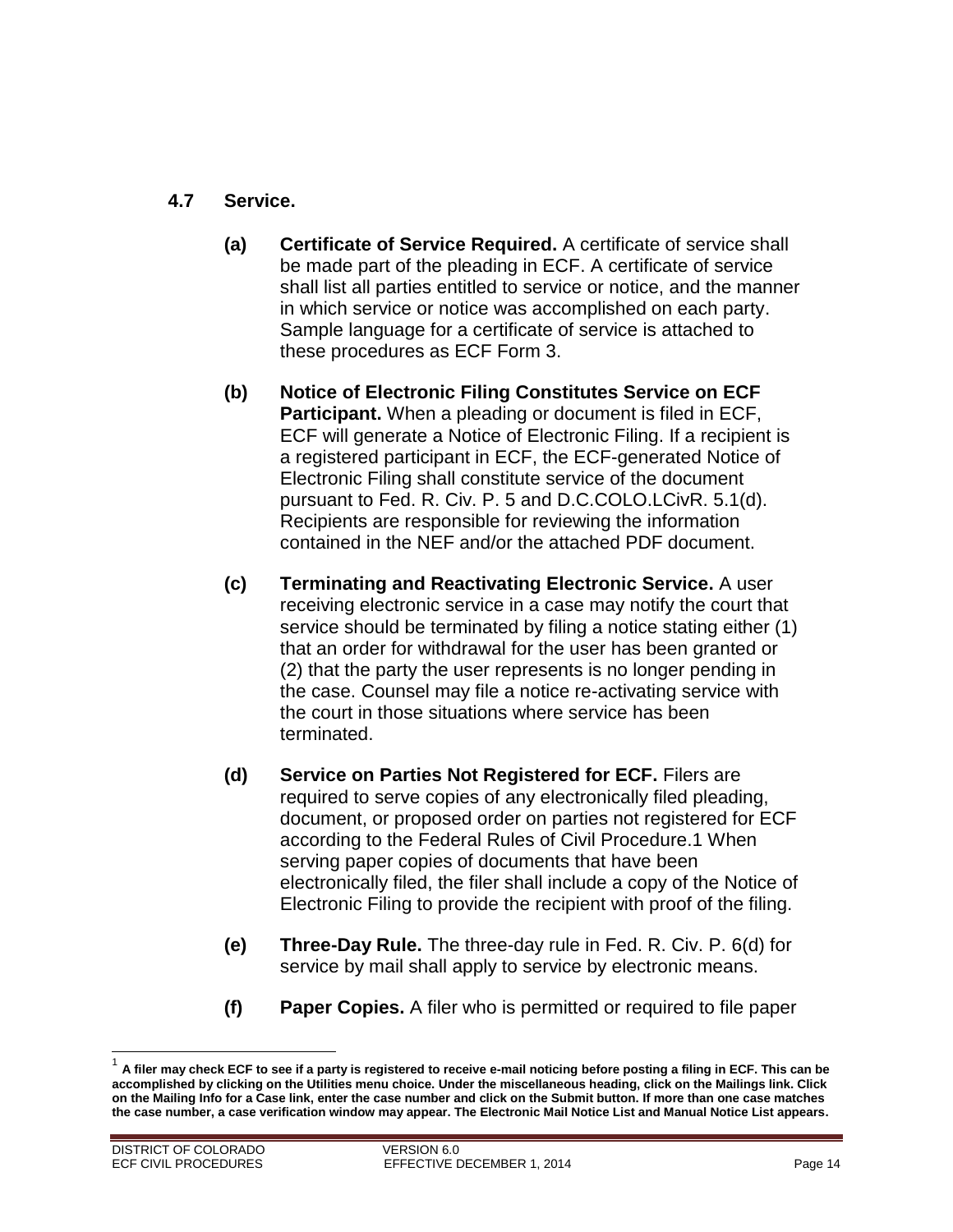copies of documents shall file with the clerk's office the original, and must also serve paper copies on all parties entitled to service or notice in accordance with local rules.

#### <span id="page-15-0"></span>**4.8 Oversized Electronic Documents; Exhibits to a Pleading, Motion, Brief, or Other Paper.**

- **(a) Size.** The size limit for each PDF file/document filed in ECF shall be posted in the [Court Information](https://ecf.cod.circ10.dcn/cgi-bin/ShowIndex.pl) section on the opening page of the CM/ECF website or on the "Utilities" page when logged into CM/ECF. For the purpose of this procedure, each electronically filed pleading, motion, brief, or other paper, and each exhibit to the pleading, motion, brief, or paper (whether the exhibit is denominated by the filer as an exhibit, attachment, appendix, or otherwise) is a separate PDF file/document. Filing these files/documents in ECF requires use of ECF's attachment feature.
- **(b) Oversized Documents To Be Broken Into Separate Parts.** Any PDF file/document which exceeds the size limit shall be separated into electronic files under the size limit, and each file must then be filed in ECF.
	- **(1) Oversized Pleading, Motion, Brief, or Other Paper.** If the oversized document is the pleading, motion, brief, or other paper being filed, the electronic PDF file containing the first part of the pleading, motion, brief, or other paper will be submitted as the main document (e.g., Brief in Support of Motion for Summary Judgment), and the electronic PDF file(s) containing the remaining part(s) of the pleading, motion, brief, or paper will each be submitted as a separate ECF attachment(s) to the main document. The filer must label each part clearly when attaching it in ECF.
	- **(2) Oversized Exhibits to an Electronically-Filed Pleading, Motion, Brief, or Paper.** If the oversized document is an exhibit to the pleading, motion, brief, or other paper being filed, the electronic PDF files containing the parts of the exhibit will be submitted as separate, successive ECF attachments to the main document. The filer must label each part clearly when attaching it in ECF.
- **(c) Exhibits to an Electronically Filed Pleading, Motion, Brief, or**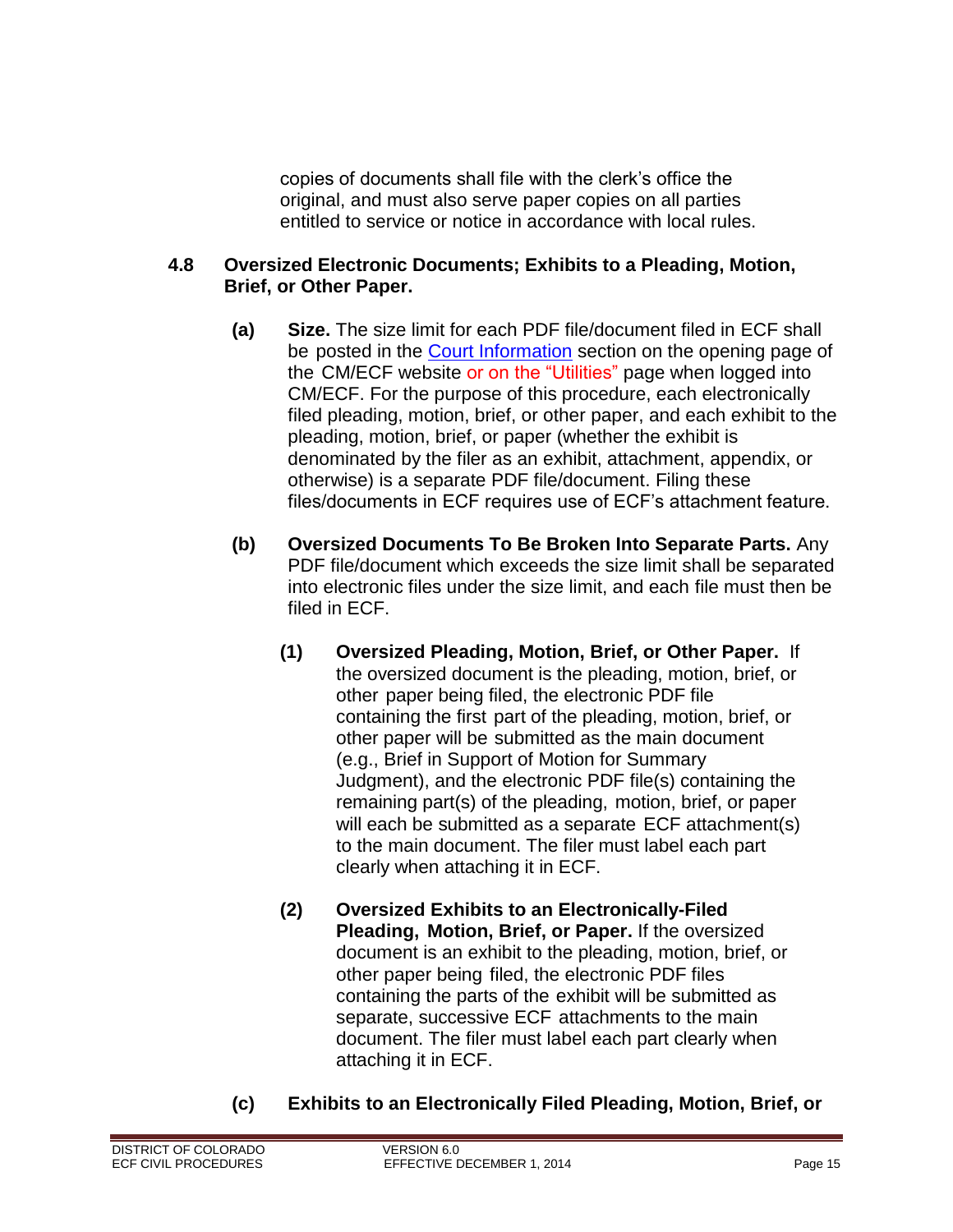**Paper.** Each exhibit referenced in a pleading, motion, brief or other electronic filing (whether the exhibit is denominated by the filer as an exhibit, attachment, appendix, or otherwise) shall be submitted to ECF as a separate ECF attachment to the main document, regardless of the size of the file containing the exhibit. The filer must label each exhibit clearly by using the "category" and "description" boxes, either together or separately, when attaching it in ECF. The label should accurately reflect the title of the document.

**(d) Sample(s).** If the filer follows these procedures and the menus in ECF, the docket entry for an oversized document or for a pleading, motion, or brief with exhibits will appear as follows (hyperlinks bolded and underscored):

Sample Docket Entry:

| 01/21/2005 | 185 | BRIEF in Support of 184 MOTION for Summary Judgment filed by<br>Defendant Golden Rule Insurance Company Pages 1-50. (Attachments: #<br>1 Continuation of Main Document Brief in Support of Motion for Summary<br>Judgment Pages 51-70 #2 Affidavit of John Smith #3 Deposition Excerpts<br>Jane Doe's Deposition #4 Exhibit A Amended Contract Pages 1-15 #5<br>Exhibit A Amended Contract Pages 16-24 #6 Conventionally submitted<br>Videotape Deposition of John Doe)(gms, ) (Entered: 01/21/2005) |
|------------|-----|------------------------------------------------------------------------------------------------------------------------------------------------------------------------------------------------------------------------------------------------------------------------------------------------------------------------------------------------------------------------------------------------------------------------------------------------------------------------------------------------------|
|------------|-----|------------------------------------------------------------------------------------------------------------------------------------------------------------------------------------------------------------------------------------------------------------------------------------------------------------------------------------------------------------------------------------------------------------------------------------------------------------------------------------------------------|

Sample of the screen viewed when the hyperlink to sample document #185 is clicked:

| <b>Document Selection Menu</b>          |                                                                                              |          |                   |
|-----------------------------------------|----------------------------------------------------------------------------------------------|----------|-------------------|
| Select the document you wish to view.   |                                                                                              |          |                   |
| <b>Document Number: 185</b><br>50 pages |                                                                                              |          | $2.5$ mb          |
| <b>Attachment</b>                       | <b>Description</b>                                                                           |          |                   |
|                                         | Continuation of Main Document Brief in Support<br>of Motion for Summary Judgment Pages 51-70 |          |                   |
| $\overline{2}$                          | Affidavit of John Smith                                                                      | 19 pages | $1.2$ mb          |
| $\overline{3}$                          | <b>Deposition Excerpts Jane Doe's Deposition</b>                                             | 2 pages  | $0.5$ mb          |
| $\overline{4}$                          | <b>Exhibit A Amended Contract Pages 1-15</b>                                                 | 3 pages  | 0.7 <sub>mb</sub> |
| 5                                       | <b>Exhibit A Amended Contract Pages 16-24</b>                                                | 15 pages | 3.4mb             |
| $6\overline{6}$                         | <b>Conventionally submitted Videotape Deposition</b>                                         | 9 pages  | $3.1 \text{ mb}$  |
| <b>View All or Download All</b>         |                                                                                              | 99 pages | $11.2$ mb         |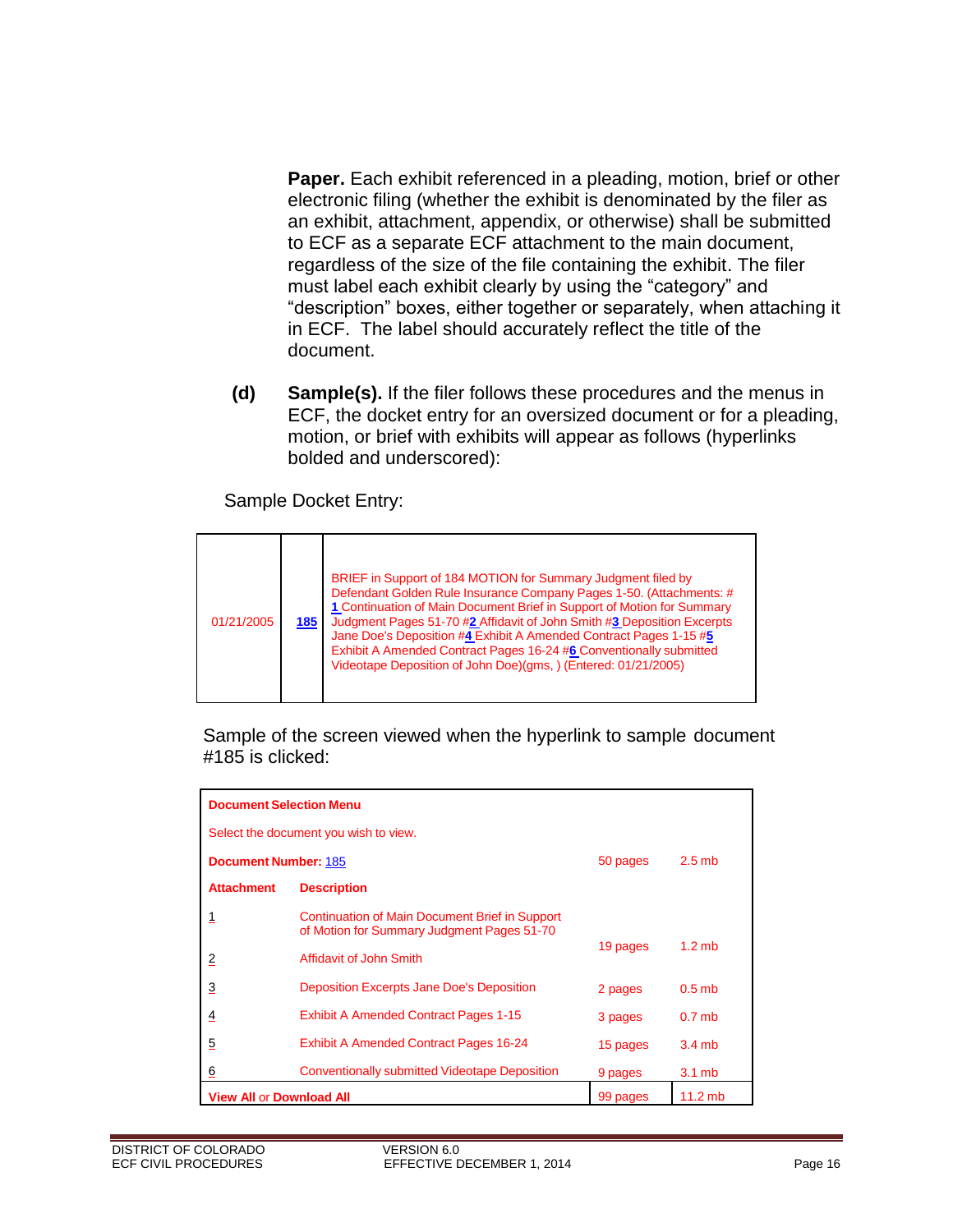- **(e) Color or Graphics.** Because documents scanned in color or containing graphics take longer to upload, filers must configure scanners to scan documents at 200 dots per inch (dpi) or lower.
- **(f) Conventionally Submitted Materials.** A party may conventionally submit, without seeking leave of court, exhibits or materials that cannot be converted to electronic form (e.g., video tape, audio tape, etc.). Conventionally submitted materials must be submitted according to the following procedure.
	- **(1) Cover Page.** Conventionally submitted materials shall be submitted with a paper cover page containing the case caption, a description of the materials, and a designation of the pleading or motion to which the materials relate (e.g., "Videotape Deposition of John Doe, Exhibit 7 to Plaintiff's Motion for Summary Judgment"). *The PDF version of the cover page shall be an ECF attachment to the electronically filed pleading, motion, or paper to which the materials relate*. (See samples above.) An electronic version of the cover page need not be submitted on stand-alone administrative records filed conventionally. *A paper copy of the Notice of Electronic Filing of the ECF attachment shall also be submitted to the clerk's office with the materials*.
	- **(2) Service.** The filer must serve the conventionally submitted materials on all other parties. The Notices of Electronic Filing generated by the electronic filing of the cover page and by the court's text-only entry noting receipt of the materials shall not constitute service.
- <span id="page-17-0"></span>**4.9 Trial Documents.** Trial documents such as proposed jury instructions, exhibit lists, and proposed voir dire questions shall be electronically filed in ECF so that their filing can be part of the official record. A judicial officer also may impose additional requirements to facilitate use of the documents at trial (e.g., require paper or require that a Word Perfect or Word version of the documents be submitted on disk or CD or sent to the chambers e-mail address listed in the following Appendices). Any additional requirements may be found by reviewing the judicial officers' procedures on the court's web site by clicking [HERE.](http://www.cod.uscourts.gov/JudicialOfficers.aspx) All versions of trial documents, including proposed jury instructions, submitted electronically to the judicial officer pursuant to this section must be in Word or WordPerfect format.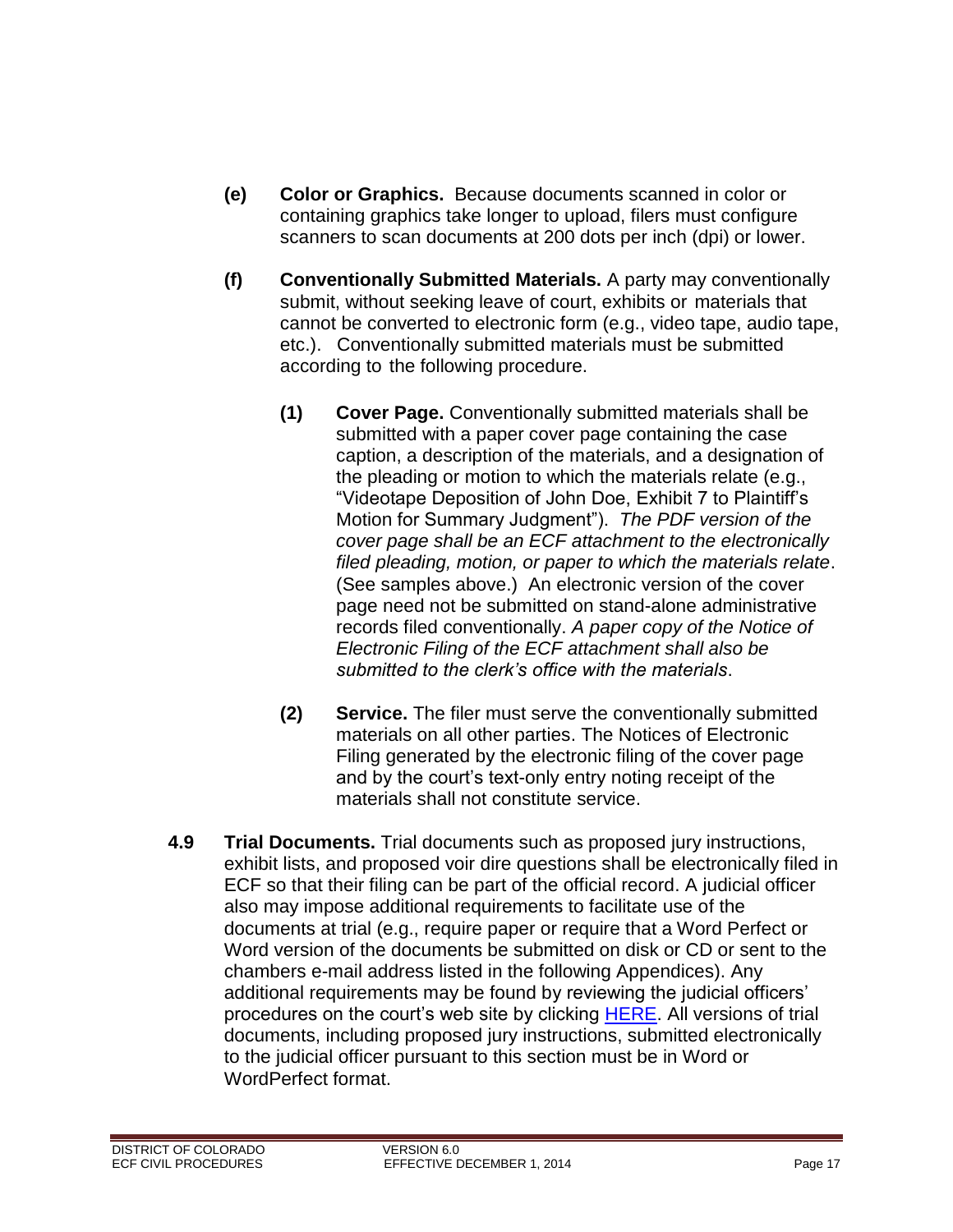#### <span id="page-18-0"></span>**4.10 Docket Entries To Be Made by Filer.**

- **(a) Title of Docket Entry.** The filer is responsible for designating an appropriate docket entry title by using one of the docket event categories prescribed by the court. If the filer is in doubt, he or she should contact the ECF help desk for assistance.
- **(b) Correction of Docket Entry.** After a document is filed in ECF, corrections to the docket can only be made by the clerk's office. ECF will not permit the filer to make changes to a document or docket entry after the transaction has been submitted.

#### <span id="page-18-1"></span>**4.11 Correction of Filings.**

- **(a) Documents Filed in Error in Correct Case.** A document filed in error in the correct case (e.g., wrong version of the document attached, wrong event code, etc.) shall remain a part of the record as filed. Upon discovery of an error, the filer shall comply with D.C.COLO.LCivR 15.1.
- **(b) Document Filed in Wrong Case.** If a document is filed in the wrong case the filer shall:
	- (1) call the Civil Case Administrator (303/844-3433), and
	- (2) file the document in the correct case.

#### <span id="page-18-2"></span>**4.12 Proposed Orders.**

- (a) How to Submit to ECF.
	- (1) A proposed order may be submitted electronically in ECF as an ECF attachment to the motion requesting the relief to be ordered. See D.C.COLO.LCivR. 7.1(g).
	- (b) Signed Orders. **The clerk shall enter all signed orders on the docket in ECF.**
- <span id="page-18-3"></span>**4.13 Notice of Court Orders and Judgments.** Immediately upon the entry of an order or judgment on the docket in ECF, the clerk will transmit a Notice of Electronic Filing which constitutes the notice required under Fed. R. Civ. P. 77(d). The clerk shall give notice in paper form to a person who has not consented to electronic service in accordance with the Federal Rules of Civil Procedure.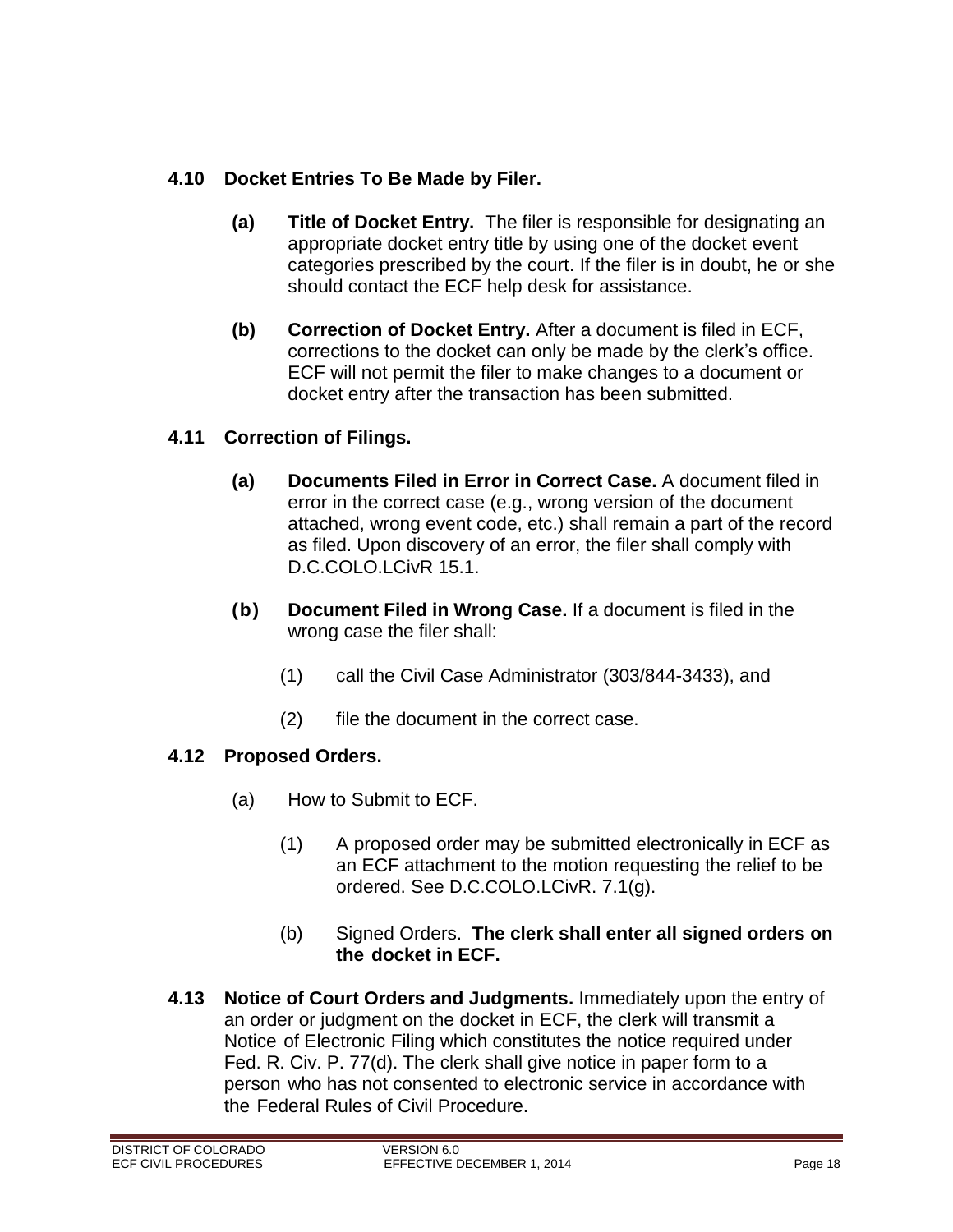#### <span id="page-19-0"></span>**4.14 Entry on Docket by Clerk.**

- **(a) Fed. R. Civ. P. 58 and 79.** All orders, decrees, judgments, and proceedings of the court filed in ECF shall constitute entry on the docket kept by the clerk under Fed. R. Civ. P. 58 and 79.
- **(b) Same Force and Effect.** Any order or other court-issued document filed electronically without the manual signature of a judicial officer or clerk has the same force and effect as if the judicial officer or clerk had signed a paper copy of the order and it had been entered on the docket in a conventional manner.
- **(c) "Text Only Order" Docket Entry.** An order may be issued as a "text only order" entry on the docket, without an attached document. Such orders are official and binding. A judicial officer or the Clerk's office, if appropriate, may issue routine orders or notices by a "text only" docket entry for which ECF will generate a Notice of Electronic Filing and e-mail notification to parties in ECF. In such cases, no PDF document will be attached. The "text only order" will constitute the court's only documentation on the matter. Copies of a Notice of Electronic Filing for the "text only" docket entry will be sent in paper format to those not using ECF.
- <span id="page-19-1"></span>**4.15 Taxation of Costs.** The proposed bills of costs shall be filed electronically in ECF using the docket event "Proposed Bill of Costs." (See D.C.COLO.LCivR 54.1)
- <span id="page-19-2"></span>**4.16 Appeals in General.** When a notice of appeal is filed in ECF, it is not necessary to provide the court with paper copies of the notice for service on the other parties. The Notice of Electronic Filing generated by the system will constitute the copy the clerk is required to serve under Fed. R. App. P. 3(d). See Section 5.4(c)(3) regarding filing fees.
- <span id="page-19-3"></span>**4.17 Supersedeas Bond.** A supersedeas bond requires court approval and shall be filed and transmitted as a proposed order under Section 4.12. (See D.C.COLO.LCivR 67.1)

#### <span id="page-19-5"></span><span id="page-19-4"></span>**V. PUBLIC ACCESS TO DOCUMENTS AND PROCEEDINGS**

- **5.1 Filing of Cases and Documents Under Restriction.**
	- **(a) Restricted Cases.**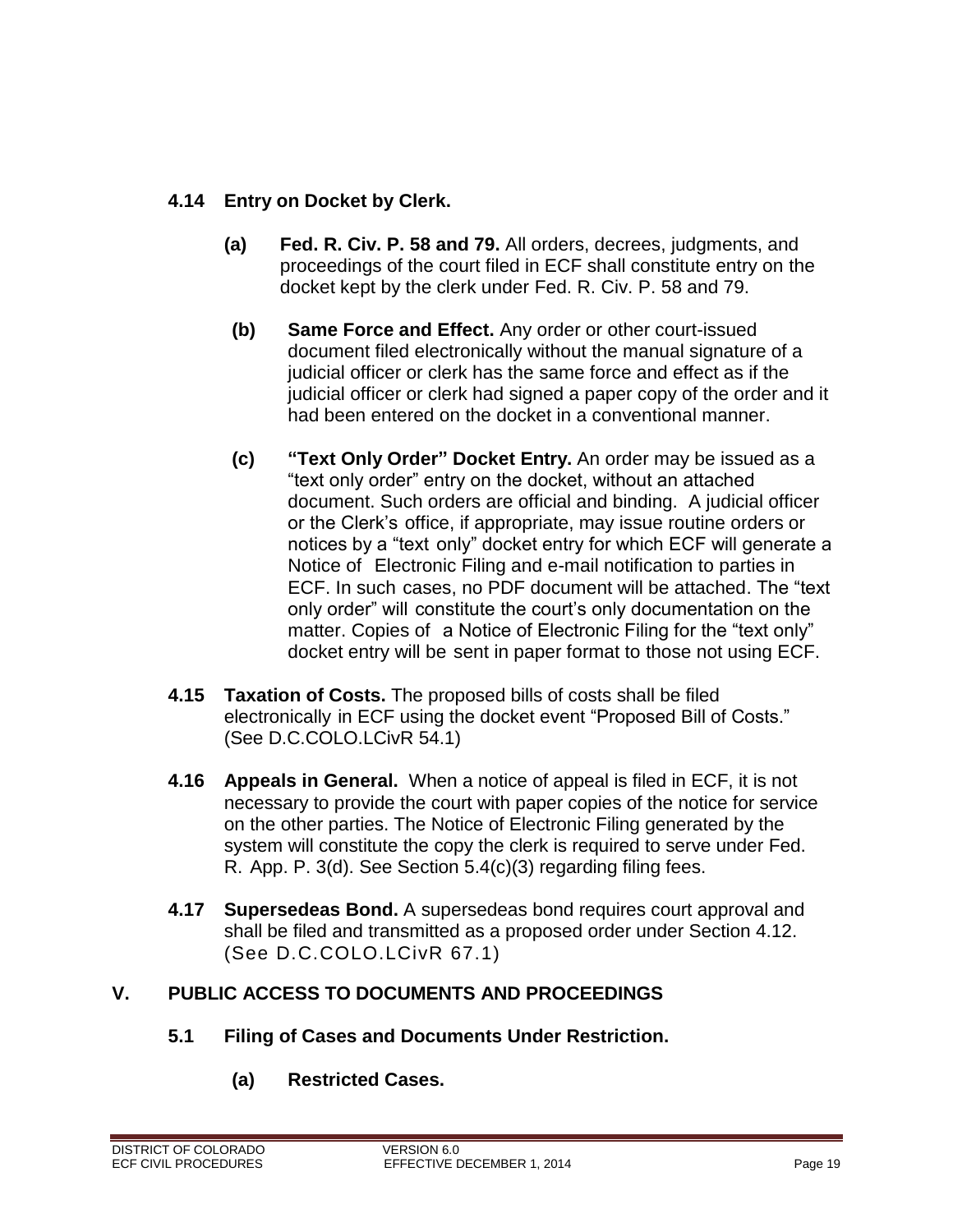- **(1) Commencing an Action.** When commencing an action either under restriction pursuant to statute or by filing a motion to restrict it shall be done in accordance with Section 4.4. of these procedures and D.C.COLO.LCivR. 7.2. The email or cover letter shall note that it is to be restricted or that a motion to restrict the case is being filed.
- **(2) Filing Electronically.** Once commenced, except for the parties' initial filing, all subsequent documents shall be filed using ECF.
- **(3) Service of Documents.** Parties should not use the court's electronic notice facilities to serve documents in restricted cases. A redacted NEF will be sent on documents filed in restricted cases.
- **(4) Viewing Restricted Cases.** Parties to the case and the court may view docket entries and documents in restricted cases.

#### **(b) Document Restriction Level 1 (access limited to case participants and the court).**

**(1) Filing Restricted Documents.** Any document ordered to be filed under restriction or a document where the filing party is contemporaneously filing a motion to restrict the document shall be filed using ECF.

The document should be filed using the docket event "Restricted Document level .........." (i.e., Level 1 = access limited to case participants and the court).

- (2) **Service of Documents.** A redacted NEF will be sent on documents filed and access to the document is available via the NEF. If a party is not authorized to file electronically, service should be made in accordance with the Federal Rules of Civil Procedure and a certificate of mailing must be attached to the filed document.
- (3) **Viewing Restricted Level 1 Documents.** Case participants and the court may view the document via the NEF.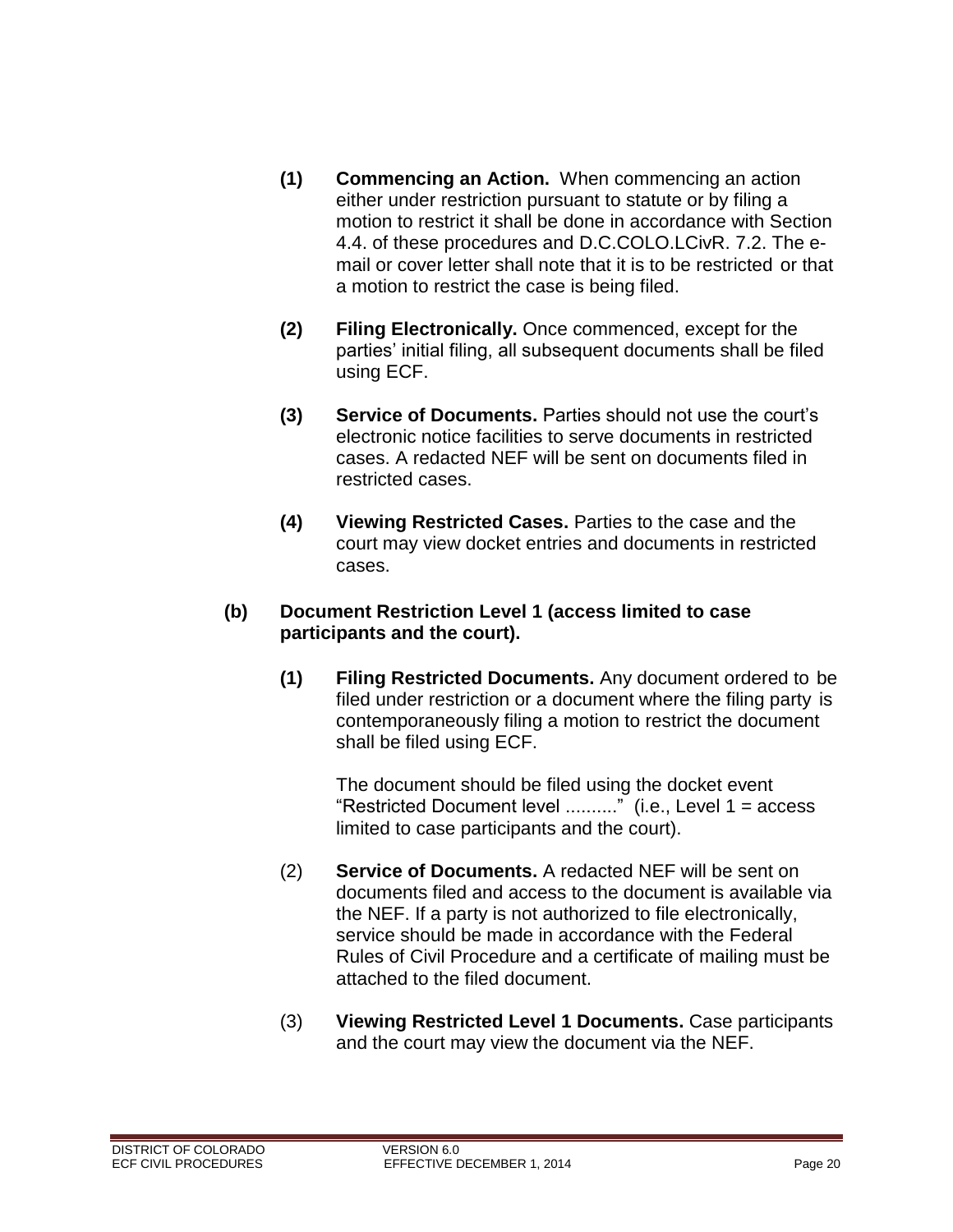- **(c) Document Restriction Level 2 (access limited to the filing party and the court).**
	- **(1) Filing Restricted Documents.** Any document ordered to be filed under restriction or a document where the filing party is contemporaneously filing a motion to restrict the document shall be filed using ECF.

The document should be filed using the docket event "Restricted Document level .........." (i.e., Level  $2 =$  access limited to the filing party and the court).

- (2) **Service of Documents.** A redacted NEF will be sent on documents filed and the appropriate parties will have access via the NEF. If a party is not authorized to file electronically, service should be made in accordance with the Federal Rules of Civil Procedure and a certificate of mailing must be attached to the filed document.
- (3) **Viewing Restricted Level 2 Documents.** The filing party and the court may view the document via the NEF.

#### **(d) Document Restriction Level 3 (access limited to the court).**

**(1) Filing Restricted Documents.** Any document ordered to be filed under restriction or a document where the filing party is contemporaneously filing a motion to restrict the document shall be filed using ECF.

The document should be filed using the docket event "Restricted Document level .........." (i.e., Level 3 - access limited to the court).

- **(2) Service of Documents.** A redacted NEF will be sent on documents filed but the parties will not have access via the NEF. Service should be made in accordance with the Federal Rules of Civil Procedure and a certificate of mailing must be attached to the filed document.
- <span id="page-21-0"></span>**(3) Viewing Restricted Level 3 Documents.** The court may view the document via the NEF.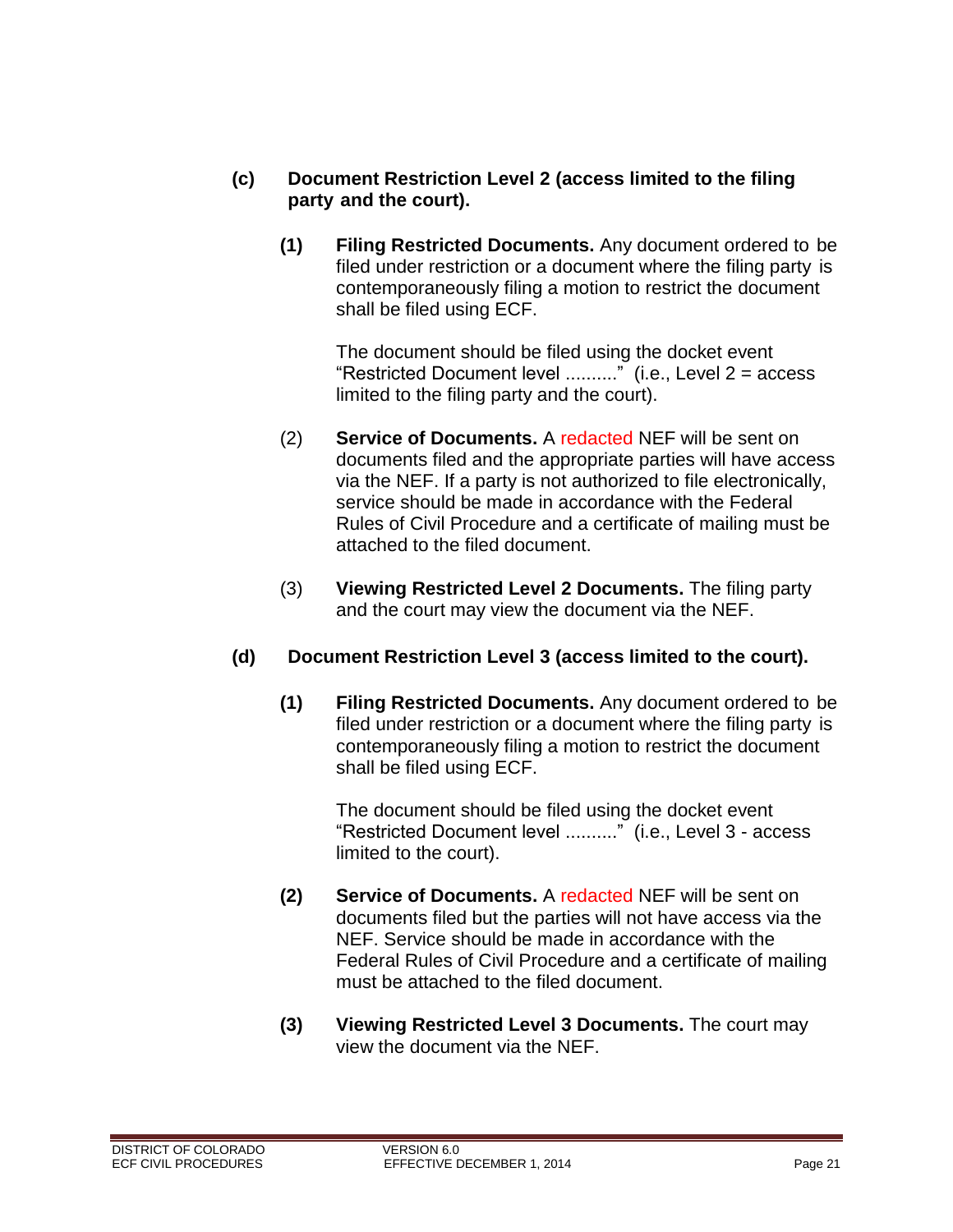- **5.2 CJA Submissions.** A party who seeks to submit or file a document without giving notice to other parties should file the document electronically using the appropriate CJA document docket event, and will be treated as a restricted level 2 document under these procedures. CJA forms should be filed using the docket events available for these documents (e.g., CJA Form 21).
	- **(a) Service of Documents.** A redacted NEF will be generated for the restricted document and the filer and the court may view the document via the NEF. The NEF will only contain the statement "Restricted Document Level 2," or the name of the CJA form. Service should be made in accordance with the Federal Rules of Criminal Procedure.
- <span id="page-22-0"></span>**5.3 Documents Submitted for In Camera Review.** A party who seeks to present a document to a judicial officer for in camera review, whether acting on the party's own initiative or pursuant to a court order, shall present the document to the judicial officer by electronically filing in CM/ECF or in accordance with judicial practice standards.

#### <span id="page-22-1"></span>**VI. SOCIAL SECURITY CASES**

See Federal Rule of Civil Procedure 5.2.

#### <span id="page-22-2"></span>**VII. EMERGENCY MATTERS IN BANKRUPTCY APPEALS**

If a matter needs to be brought to the court's attention before the transmittal of the notice of appeal, the moving party shall file the case-initiating motion in the manner outlined in Section 4 for initiating a case. The e-mail address for submitting the motion is [newcases@cod.uscourts.gov.](mailto:newcases@cod.uscourts.gov)

#### <span id="page-22-3"></span>**VIII. POST-JUDGMENT PROCESS**

Parties needing to have writs and other post-judgment process issued by the court shall submit the items electronically in CM/ECF in .pdf format. If appropriate for issuance, the clerk shall sign, seal, and electronically return the documents to the filing party for service.

#### <span id="page-22-5"></span><span id="page-22-4"></span>**IX. HYPERLINKS**

- **9.1 Types of Hyperlinks.** Electronically filed documents may contain the following types of hyperlinks:
	- (a) hyperlinks to other portions of the same document; and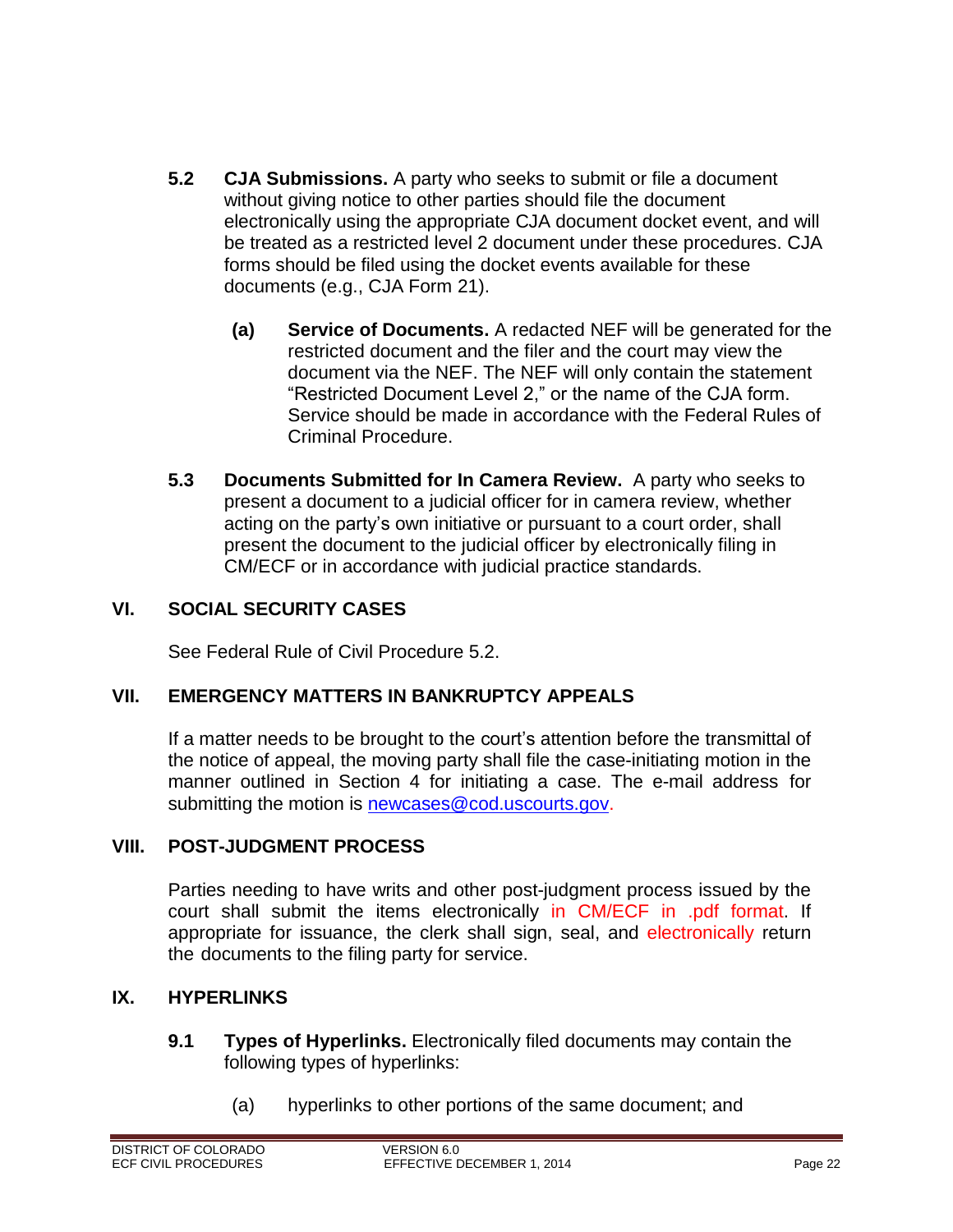- (b) hyperlinks to a location on the Internet that contains a source document for a citation.
- <span id="page-23-0"></span>**9.2 Standard Citation Format Required.** Hyperlinks to cited authority may not replace standard citation format. Complete citations must be included in the text of the filed document.
- <span id="page-23-1"></span>**9.3 Limitation.** Neither a hyperlink, nor any site to which it refers, shall be considered part of the official record. Hyperlinks are simply convenient mechanisms for accessing material cited in a filed document.
- <span id="page-23-2"></span>**9.4 Disclaimer.** The court accepts no responsibility for, and does not endorse, any product, organization, or content at any hyperlinked site, or at any site to which that site may be linked. The court accepts no responsibility for the availability or functionality of any hyperlink.

#### <span id="page-23-3"></span>**X. PRIVACY POLICY**

See Federal Rule of Civil Procedure 5.2. See D.C.COLO.LCivR 7.2.

#### <span id="page-23-5"></span><span id="page-23-4"></span>**XI. PUBLIC ACCESS TO ECF**

- **11.1 Access at the Clerk's Office.** Access to ECF is available to the public at no charge at the clerk's office during regular business hours (see D.C.COLO.LCivR 7.2).
- <span id="page-23-6"></span>**11.2 Paper Copies and Certified Copies.** Paper copies and certified copies of electronically filed documents may be purchased at the clerk's office. The fee for copying and certifying will be in accordance with 28 U.S.C. § 1914.
- <span id="page-23-7"></span>**11.3 Internet Access.** Remote electronic access to ECF is limited to subscribers to PACER. The Judicial Conference of the United States has ruled that a user fee will be charged for remotely accessing certain detailed case information, such as filed documents and docket sheets in civil cases. Any member of the public may apply for a PACER account.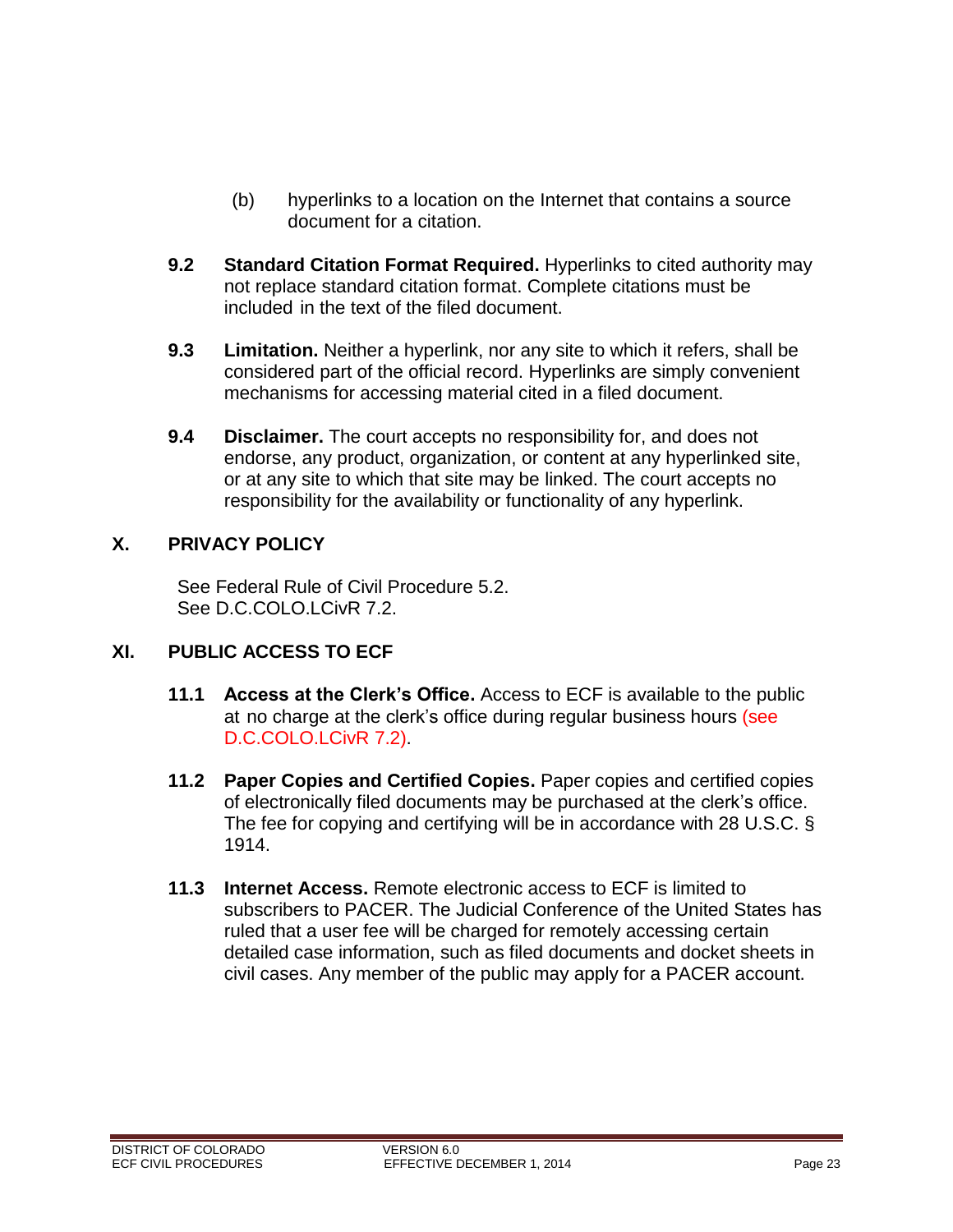<span id="page-24-0"></span>**APPENDICES following this page**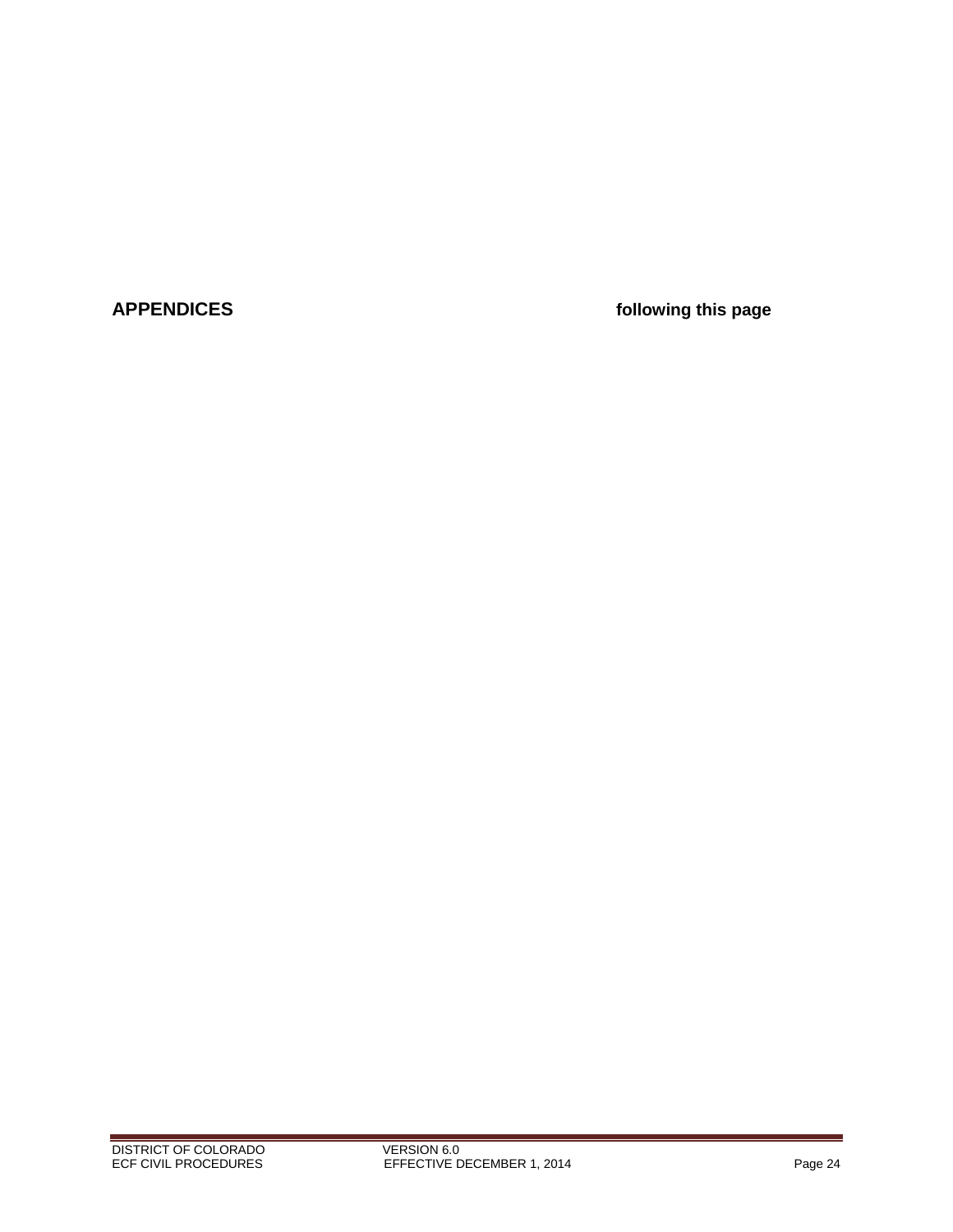# **Judicial Officer E-mail Addresses**

<span id="page-25-0"></span>

| <b>JUDICIAL OFFICER</b>              | <b>E-MAIL ADDRESS</b>               |  |  |
|--------------------------------------|-------------------------------------|--|--|
|                                      |                                     |  |  |
| Chief Judge Marcia S. Krieger        | Krieger_chambers@cod.uscourts.gov   |  |  |
| Senior Judge Richard P. Matsch       | Matsch_chambers@cod.uscourts.gov    |  |  |
| Senior Judge John L. Kane            | Kane_chambers@cod.uscourts.gov      |  |  |
| Senior Judge Lewis T. Babcock        | Babcock_chambers@cod.uscourts.gov   |  |  |
| Senior Judge Wiley Y. Daniel         | Daniel_chambers@cod.uscourts.gov    |  |  |
| Judge Robert E. Blackburn            | Blackburn_chambers@cod.uscourts.gov |  |  |
| Judge Philip A. Brimmer              | Brimmer_chambers@cod.uscourts.gov   |  |  |
| Judge Christine M. Arguello          | Arguello_chambers@cod.uscourts.gov  |  |  |
| Judge William J. Martínez            | Martinez_chambers@cod.uscourts.gov  |  |  |
| Judge R. Brooke Jackson              | Jackson_chambers@cod.uscourts.gov   |  |  |
| Judge Raymond P. Moore               | Moore_chambers@cod.uscourts.gov     |  |  |
| Senior Circuit Judge David M. Ebel   | Ebel_chambers@ca10.uscourts.gov     |  |  |
| Magistrate Judge Michael J. Watanabe | Watanabe_chambers@cod.uscourts.gov  |  |  |
| Magistrate Judge Boyd N. Boland      | Boland_chambers@cod.uscourts.gov    |  |  |
| Magistrate Judge Craig B. Shaffer    | Shaffer_chambers@cod.uscourts.gov   |  |  |
| Magistrate Judge Michael E. Hegarty  | Hegarty_chambers@cod.uscourts.gov   |  |  |
| Magistrate Judge Kristen L. Mix      | Mix_chambers@cod.uscourts.gov       |  |  |
| Magistrate Judge Kathleen M. Tafoya  | Tafoya_chambers@cod.uscourts.gov    |  |  |
| Magistrate Judge Gordon P. Gallagher | Gallagher_chambers@cod.uscourts.gov |  |  |
| Magistrate Judge David L. West       | West_chambers@cod.uscourts.gov      |  |  |

Proposed Orders for visiting judges should be submitted pursuant to the home court preferences of the visiting judge.